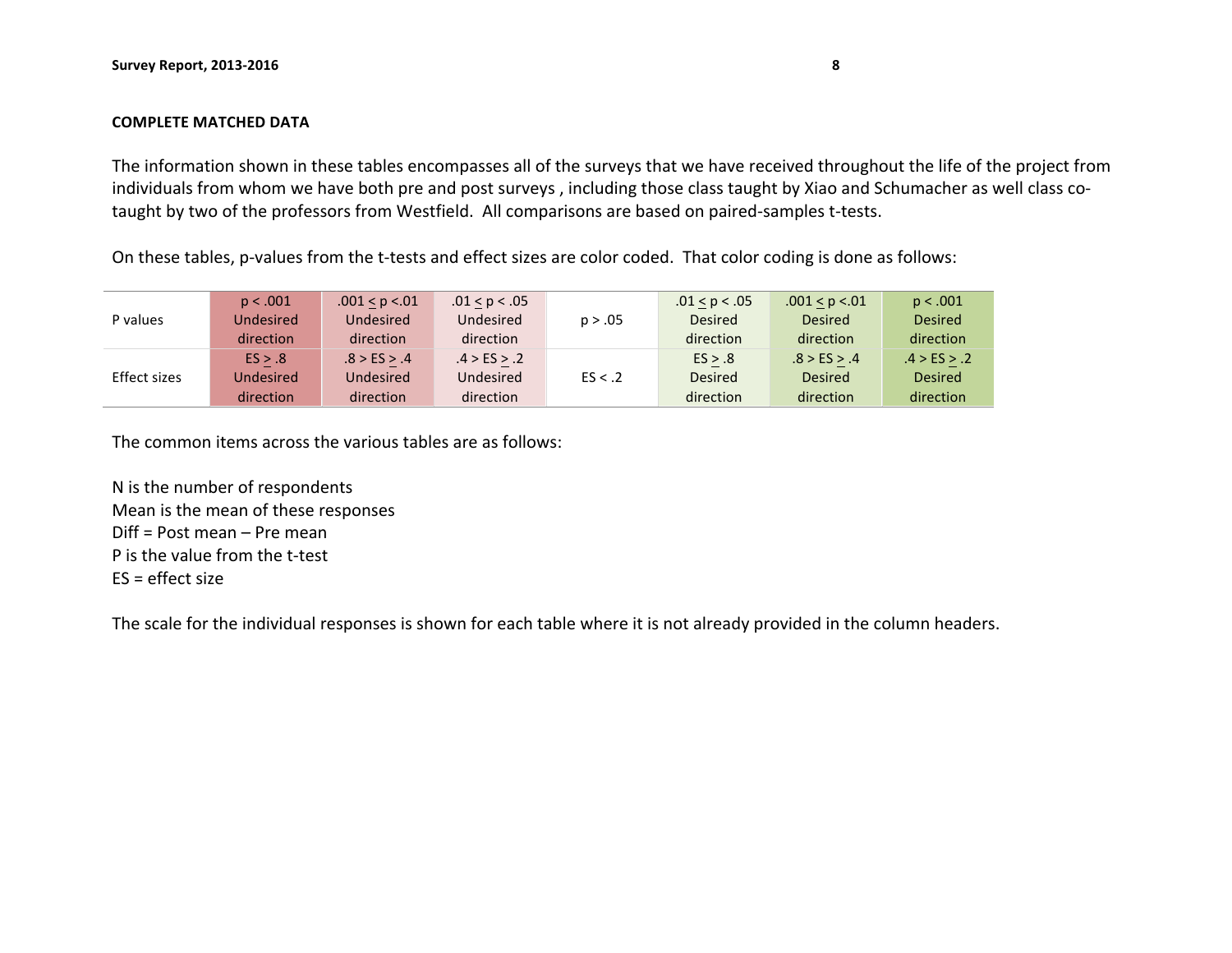# *Demographics*

| Student demographics - Pre/Post  | Total |
|----------------------------------|-------|
| Female                           | 250   |
| Male                             | 198   |
| Other                            | 0     |
| African American or Black        | 37    |
| Asian                            | 8     |
| Hispanic, Latino, or Chicano     | 29    |
| Native American or Alaska Native | 8     |
| White                            | 387   |
| Other                            | 4     |
| Freshman/First Year              | 199   |
| Sophomore/Second Year            | 150   |
| Junior/Third Year                | 60    |
| Senior                           | 37    |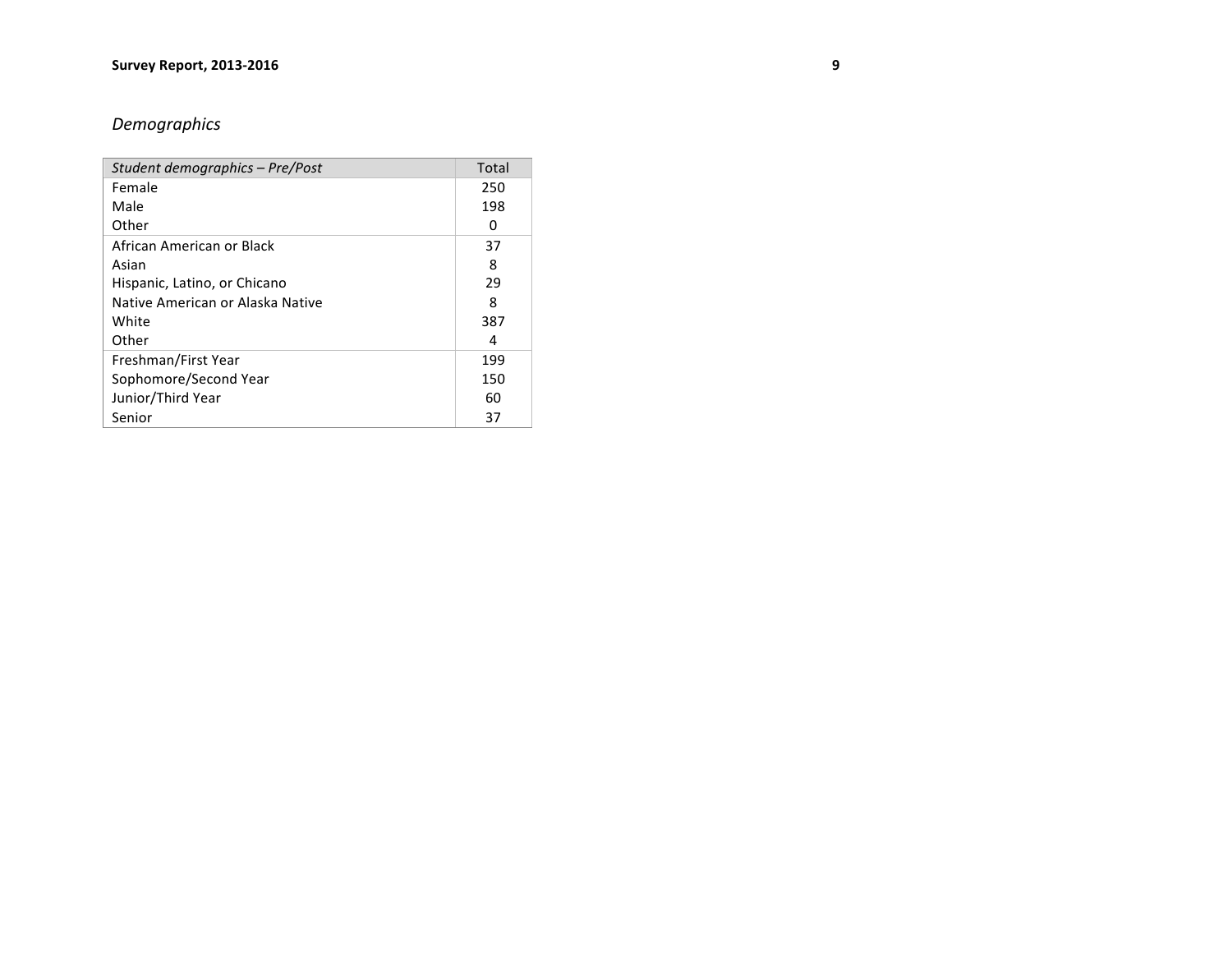| Question                                                    |     |           |     | Pre       |     |    |      |     |     |     | Post      |     |                |      | Diff.   | P    | ES       |
|-------------------------------------------------------------|-----|-----------|-----|-----------|-----|----|------|-----|-----|-----|-----------|-----|----------------|------|---------|------|----------|
|                                                             | N   | <b>SA</b> | A   | <b>Ne</b> | D   | SD | Mean | N   | SA  | Α   | <b>Ne</b> | D   | SD             | Mean |         |      |          |
| Q50. Mathematics is something                               |     |           |     |           |     |    |      |     |     |     |           |     |                |      |         |      |          |
| that only really smart people can                           | 443 | 8         | 54  | 89        | 234 | 57 | 2.38 | 445 | 9   | 36  | 81        | 221 | 97             | 2.18 | $-0.20$ | .000 | $-.218$  |
| do                                                          |     |           |     |           |     |    |      |     |     |     |           |     |                |      |         |      |          |
| Q51. Mathematics requires                                   | 440 | 20        | 204 | 134       | 69  | 12 | 3.34 | 443 | 66  | 280 | 62        | 27  | 8              | 3.84 | 0.50    | .000 | .579     |
| creativity                                                  |     |           |     |           |     |    |      |     |     |     |           |     |                |      |         |      |          |
| Q52. Doing mathematics for its                              |     |           |     |           |     |    |      |     |     |     |           |     |                |      |         |      |          |
| own sake is as valuable as                                  | 438 | 27        | 182 | 173       | 41  | 12 | 3.40 | 443 | 76  | 234 | 102       | 22  | 5              | 3.81 | 0.42    | .000 | .500     |
| composing music, creating art,                              |     |           |     |           |     |    |      |     |     |     |           |     |                |      |         |      |          |
| or other intellectual endeavors.                            |     |           |     |           |     |    |      |     |     |     |           |     |                |      |         |      |          |
| Q53. Computers can do all the                               |     |           |     |           |     |    |      |     |     |     |           |     |                |      |         |      |          |
| mathematics that is really<br>needed, so mathematics is not | 442 | 13        | 51  | 90        | 228 | 59 | 2.39 | 443 | 9   | 31  | 75        | 210 | 118            | 2.09 | $-0.30$ | .000 | $-0.318$ |
| that important anymore.                                     |     |           |     |           |     |    |      |     |     |     |           |     |                |      |         |      |          |
| Q54. A major reason why                                     |     |           |     |           |     |    |      |     |     |     |           |     |                |      |         |      |          |
| mathematicians engage in                                    |     |           |     |           |     |    |      |     |     |     |           |     |                |      |         |      |          |
| mathematicians is because they                              | 418 | 38        | 209 | 127       | 29  | 3  | 3.62 | 439 | 131 | 238 | 58        | 10  | 0              | 4.13 | 0.51    | .000 | .678     |
| find it beautiful.                                          |     |           |     |           |     |    |      |     |     |     |           |     |                |      |         |      |          |
| Q55. Mathematics requires                                   |     |           |     |           |     |    |      |     |     |     |           |     |                |      |         |      |          |
| curiosity.                                                  | 439 | 65        | 270 | 83        | 18  | 2  | 3.86 | 441 | 134 | 262 | 36        | 7   | $\overline{2}$ | 4.19 | 0.33    | .000 | .473     |
| Q56. There are debates within                               | 438 | 89        | 287 | 43        | 11  | 3  | 4.03 | 444 | 189 | 225 | 24        | 4   | $\overline{2}$ | 4.35 | 0.31    | .000 | .466     |
| mathematics                                                 |     |           |     |           |     |    |      |     |     |     |           |     |                |      |         |      |          |
| Q57. Mathematics is more than                               |     |           |     |           |     |    |      |     |     |     |           |     |                |      |         |      |          |
| the arithmetical skills needed in                           | 442 | 76        | 275 | 70        | 16  | 4  | 3.91 | 445 | 143 | 246 | 41        | 11  | 3              | 4.16 | 0.25    | .000 | .332     |
| everyday life                                               |     |           |     |           |     |    |      |     |     |     |           |     |                |      |         |      |          |

*Understanding the Field of Mathematics (Goals 1-4); Student agreement with statements about the field of mathematics.*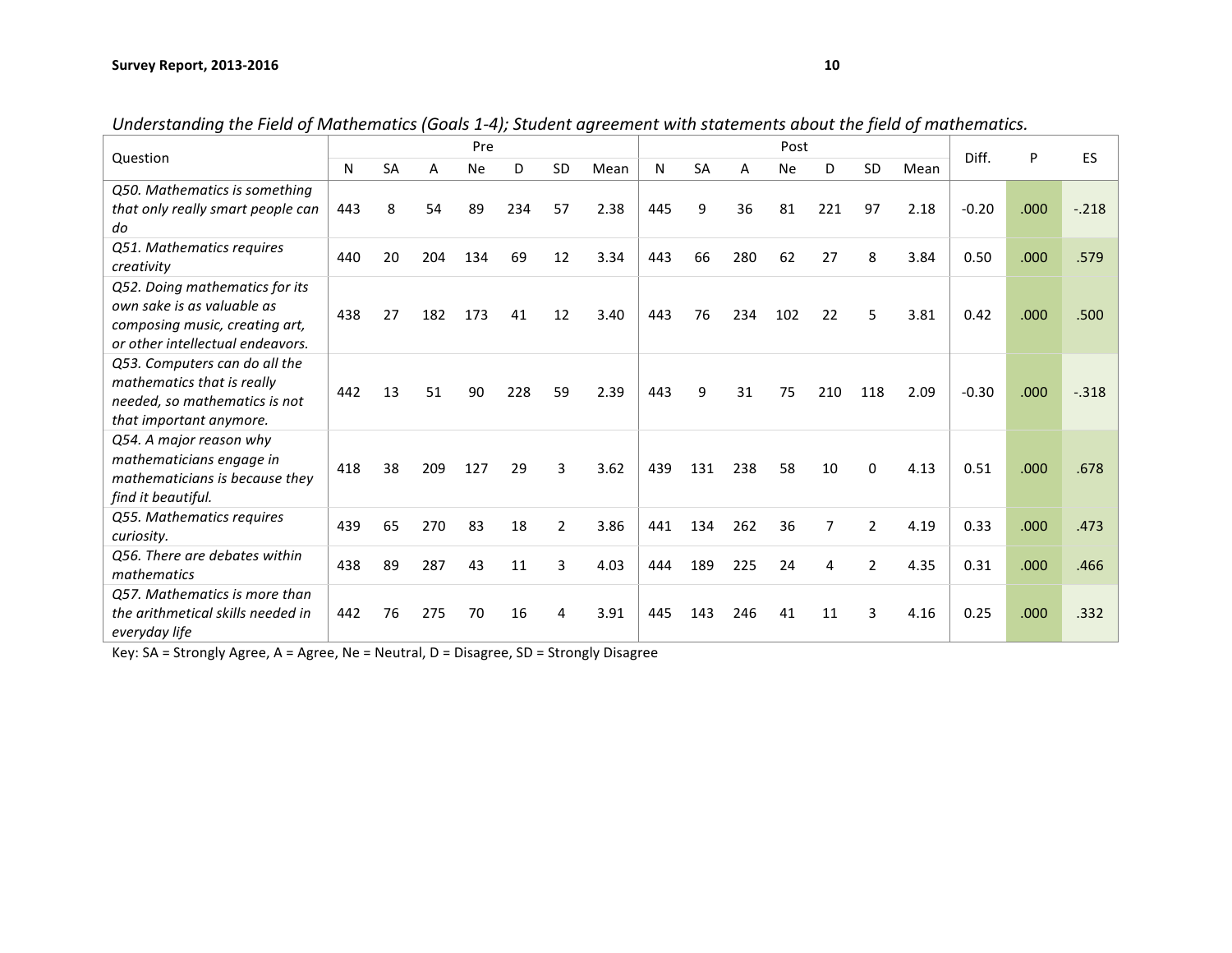|                                                                                                                          |     |     |     | Pre |              |           |      |     |           |     | Post      |     |           |      | Diff.   | P    | ES      |
|--------------------------------------------------------------------------------------------------------------------------|-----|-----|-----|-----|--------------|-----------|------|-----|-----------|-----|-----------|-----|-----------|------|---------|------|---------|
| Question                                                                                                                 | N   | SA  | Α   | Ne. | D            | <b>SD</b> | Mean | N   | <b>SA</b> | А   | <b>Ne</b> | D   | <b>SD</b> | Mean |         |      |         |
| Q58. Mathematics is mostly a<br>tool for the sciences.                                                                   | 442 | 25  | 161 | 147 | 99           | 9         | 3.22 | 442 | 18        | 96  | 139       | 163 | 24        | 2.82 | $-0.39$ | .000 | $-414$  |
| Q59. Mathematics are excited<br>and passionate about their<br>work.                                                      | 429 | 102 | 256 | 64  | 2            | 2         | 4.07 | 436 | 193       | 208 | 29        | 3   | 2         | 4.35 | 0.28    | .000 | .412    |
| Q60. There is still a lot of<br>mathematics for me to discover.                                                          | 442 | 122 | 234 | 66  | 10           | 7         | 4.04 | 441 | 178       | 208 | 42        | 8   | 5         | 4.24 | 0.21    | .000 | .259    |
| Q61. Someday, all of<br>mathematics will be figured out.                                                                 | 421 | 10  | 33  | 101 | 190          | 79        | 2.27 | 428 | 13        | 30  | 68        | 170 | 140       | 2.05 | $-0.22$ | .000 | $-.224$ |
| Q62. Mathematics has had and<br>still has an impact on shaping<br>history, culture, logic,<br>philosophy, and knowledge. | 442 | 95  | 254 | 78  | 10           | 3         | 3.98 | 442 | 147       | 230 | 54        | 3   | 6         | 4.16 | 0.18    | .000 | .241    |
| Q63. There are still unsolved<br>problems in mathematics.                                                                | 439 | 166 | 229 | 37  | $\mathbf{1}$ | 1         | 4.29 | 444 | 230       | 193 | 16        | 1   | 3         | 4.45 | 0.17    | .000 | .258    |

|                                                                                            |     |                |                       |               | Pre        |               |                     |      |     |                |                       |               | Post       |               |                     |      |       |      |      |
|--------------------------------------------------------------------------------------------|-----|----------------|-----------------------|---------------|------------|---------------|---------------------|------|-----|----------------|-----------------------|---------------|------------|---------------|---------------------|------|-------|------|------|
| Question                                                                                   | N   | Almost<br>none | Less<br>than<br>1,000 | $1K -$<br>10K | 10K-<br>1M | $1M -$<br>10M | More<br>than<br>10M | Mean | N   | Almost<br>none | Less<br>than<br>1,000 | $1K -$<br>10K | 10K-<br>1M | $1M -$<br>10M | More<br>than<br>10M | Mean | Diff. | P.   | ES   |
| Q28. Student responses<br>about the number of<br>mathematicians there<br>are in the world. | 446 |                | 18                    | 90            | 153        | 108           | 76                  | 4.29 | 444 | 0              | 22                    | 61            | 136        | 115           | 110                 | 4.52 | 0.23  | .000 | .201 |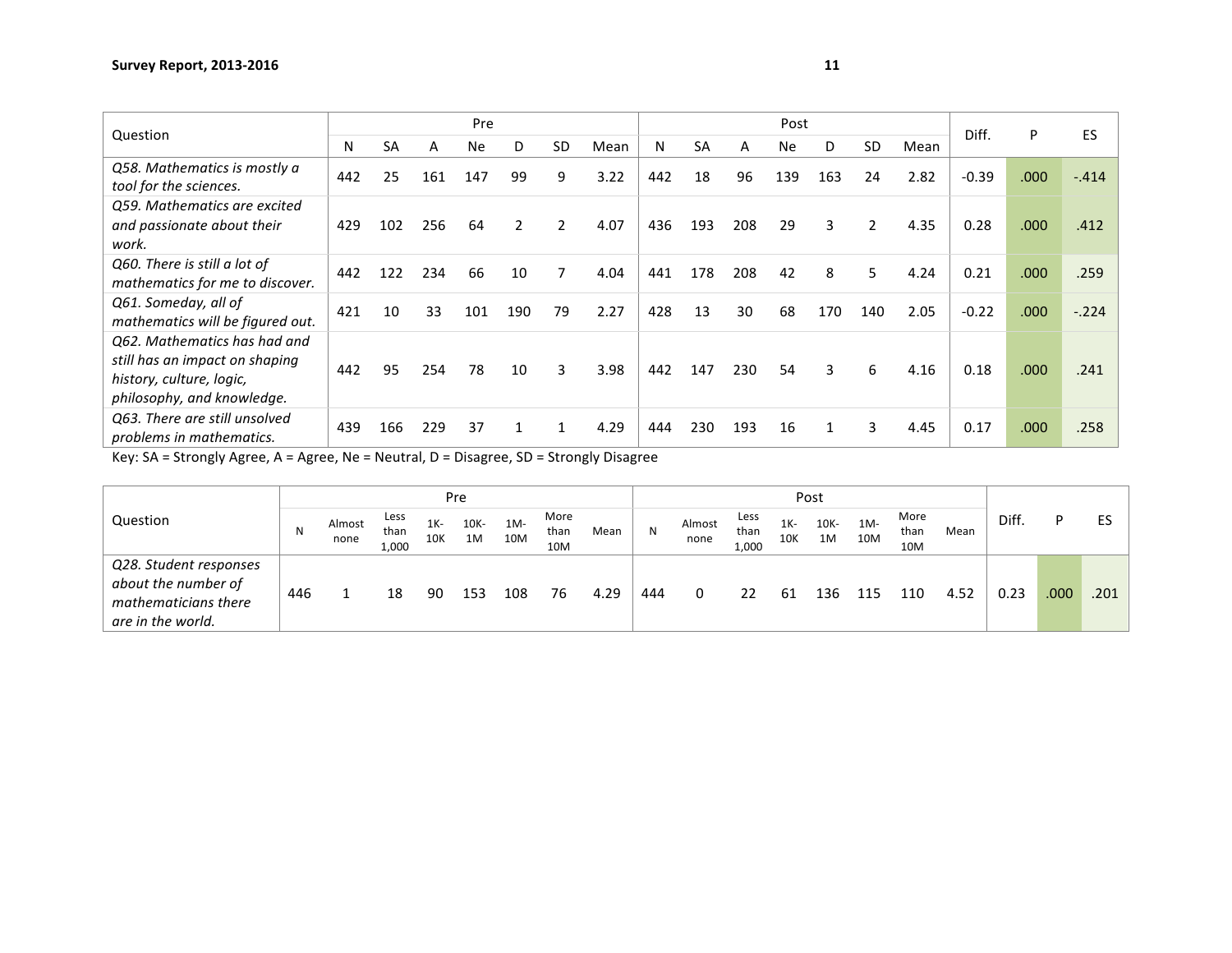| Question                                                                                                                                                               |     |     | Pre |      |     |     | Post |      | Diff. | P    | FS    |
|------------------------------------------------------------------------------------------------------------------------------------------------------------------------|-----|-----|-----|------|-----|-----|------|------|-------|------|-------|
|                                                                                                                                                                        | N   | Yes | No  | Mean | N   | Yes | Nο   | Mean |       |      |       |
| Q26. Can you name one mathematician, who is still alive<br>and describe what you think he/she does?                                                                    | 446 | 45  | 401 | 0.10 | 443 | 247 | 196  | 0.56 | 0.46  | .000 | 1.114 |
| Q27. Can you name or describe a famous unsolved or<br>recently solved problem in mathematics?                                                                          | 443 | 21  | 422 | 0.05 | 441 | 229 | 212  | 0.52 | 0.48  | .000 | 1.227 |
| Q29. Can you name or describe a historically important,<br>generally accepted belief or theory that was changed<br>through mathematical thinking?                      | 443 | 76  | 367 | 0.18 | 384 | 128 | 256  | 0.33 | 0.15  | .000 | .349  |
| Q30. Can you name or describe a surprising mathematical<br>aspect of or idea in, your personal environment that you<br>have noticed outside of your mathematics class? | 446 | 47  | 399 | 0.11 | 440 | 169 | 271  | 0.38 | 0.28  | .000 | .663  |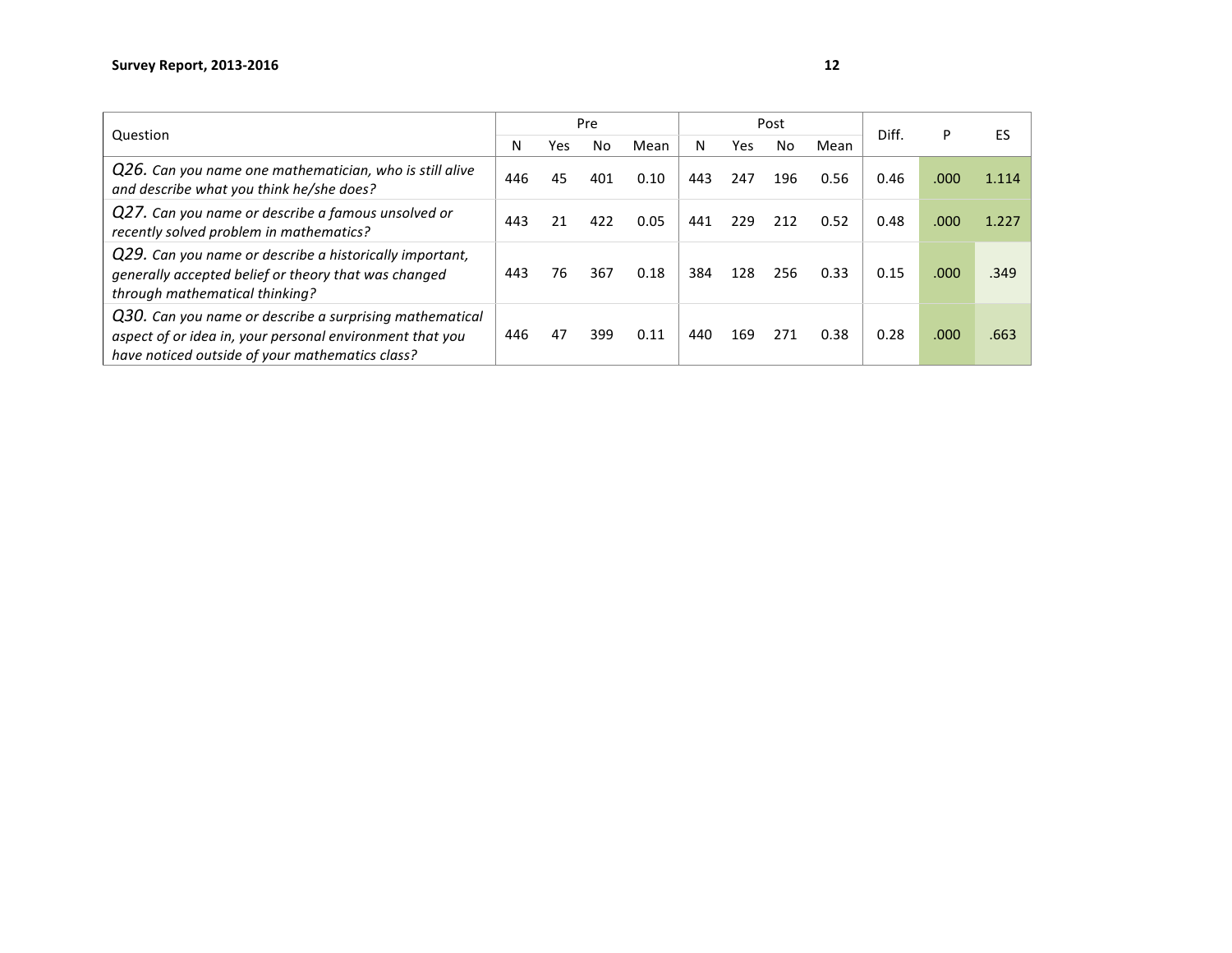*Where Students See Mathematics Playing a Significant Role* 

| Question                     |     |     | Pre |      |     |     | Post      |      | Diff. | P    | <b>ES</b> |
|------------------------------|-----|-----|-----|------|-----|-----|-----------|------|-------|------|-----------|
|                              | N   | Yes | No  | Mean | Ν   | Yes | <b>No</b> | Mean |       |      |           |
| Q31. Visual arts             | 443 | 120 | 314 | 0.27 | 443 | 277 | 166       | 0.63 | 0.35  | .000 | .760      |
| Q32. Theater                 | 444 | 65  | 370 | 0.15 | 443 | 182 | 261       | 0.41 | 0.26  | .000 | .610      |
| Q33. Music                   | 444 | 166 | 270 | 0.38 | 443 | 323 | 120       | 0.73 | 0.35  | .000 | .759      |
| Q34. Philosophy              | 444 | 108 | 329 | 0.24 | 443 | 206 | 237       | 0.47 | 0.22  | .000 | .479      |
| Q35. Reasoning/logic         | 444 | 317 | 125 | 0.71 | 443 | 379 | 64        | 0.86 | 0.14  | .000 | .354      |
| Q36. History                 | 444 | 105 | 330 | 0.24 | 443 | 211 | 232       | 0.48 | 0.24  | .000 | .510      |
| Q37. Games/puzzles           | 444 | 371 | 70  | 0.84 | 443 | 417 | 26        | 0.94 | 0.10  | .000 | .340      |
| Q38. Language                | 444 | 42  | 393 | 0.10 | 443 | 125 | 318       | 0.28 | 0.18  | .000 | .486      |
| Q39. Technology              | 444 | 390 | 53  | 0.88 | 443 | 414 | 29        | 0.94 | 0.06  | .000 | .204      |
| Q40. Science                 | 444 | 415 | 29  | 0.94 | 443 | 431 | 12        | 0.97 | 0.04  | .008 | .175      |
| Q41. Engineering             | 444 | 413 | 29  | 0.93 | 443 | 432 | 11        | 0.97 | 0.04  | .002 | .206      |
| Q42. Arithmetic              | 444 | 372 | 70  | 0.84 | 443 | 411 | 32        | 0.93 | 0.09  | .000 | .287      |
| Q43. Architecture            | 444 | 384 | 60  | 0.87 | 443 | 416 | 27        | 0.94 | 0.07  | .000 | .249      |
| Q44. Literature              | 444 | 25  | 410 | 0.06 | 443 | 112 | 331       | 0.25 | 0.19  | .000 | .557      |
| Q45. Formal decision making  | 444 | 191 | 251 | 0.43 | 443 | 291 | 152       | 0.66 | 0.23  | .000 | .469      |
| Q46. Understanding of nature | 444 | 117 | 319 | 0.27 | 443 | 231 | 212       | 0.52 | 0.26  | .000 | .540      |
| Q47. Economics               | 444 | 392 | 49  | 0.89 | 443 | 416 | 27        | 0.94 | 0.05  | .002 | .186      |
| Q48. Dance                   | 444 | 112 | 324 | 0.26 | 443 | 247 | 196       | 0.56 | 0.30  | .000 | .648      |
| Q49. Criminal justice        | 444 | 197 | 242 | 0.44 | 443 | 275 | 168       | 0.62 | 0.18  | .000 | .362      |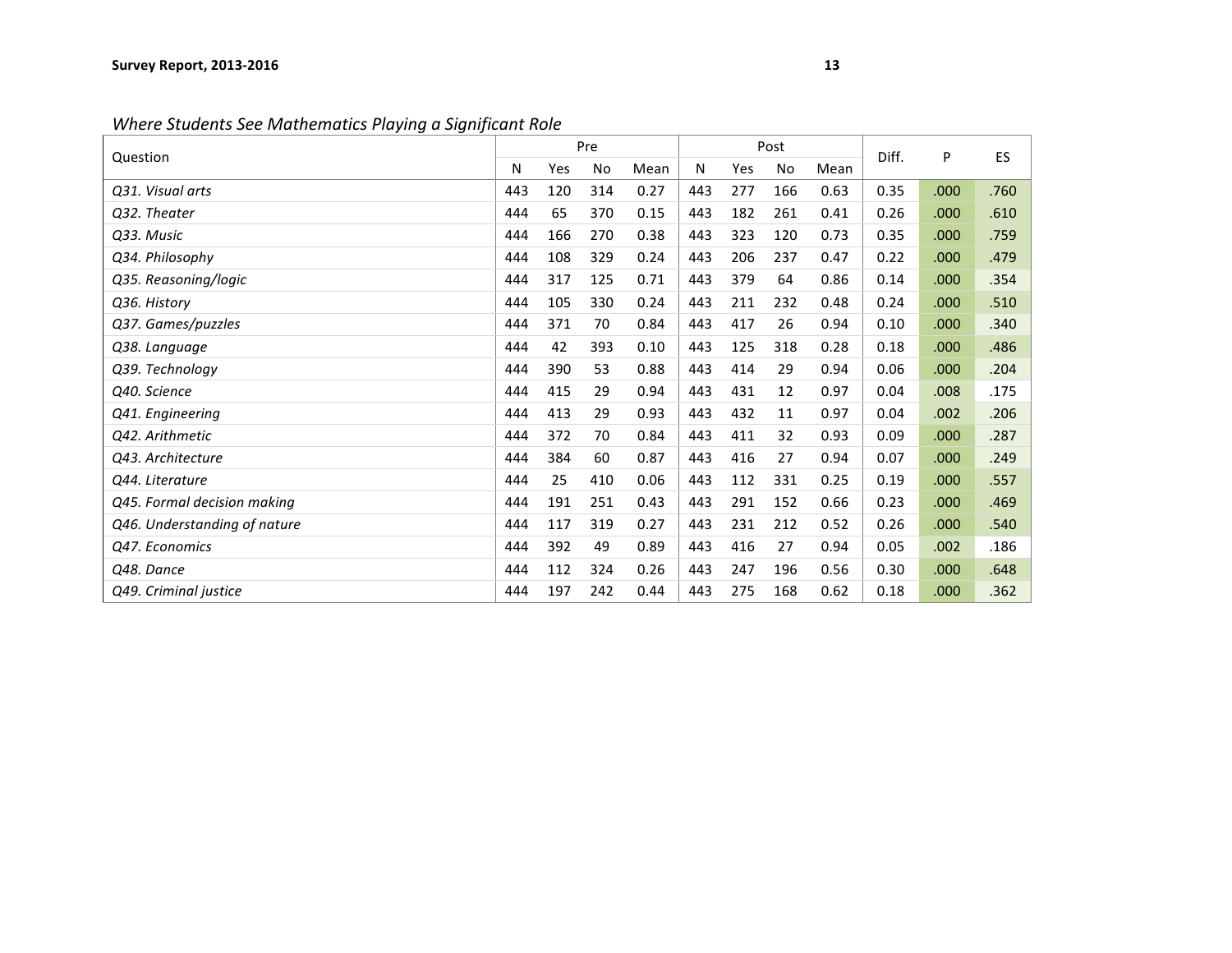| Students Thinking about Mathematics (Goals 5 & 7); Student relationships with mathematics. |  |  |
|--------------------------------------------------------------------------------------------|--|--|
|                                                                                            |  |  |

|                                    |     |           |     | Pre       |     |                |      |     |           |     | Post      |    |                |      | Diff.   |      | ES       |
|------------------------------------|-----|-----------|-----|-----------|-----|----------------|------|-----|-----------|-----|-----------|----|----------------|------|---------|------|----------|
| Question                           | N   | <b>SA</b> | A   | <b>Ne</b> | D   | <b>SD</b>      | Mean | N   | <b>SA</b> | A   | <b>Ne</b> | D  | <b>SD</b>      | Mean |         | P    |          |
| Q02. I like to ask "why" and       | 444 | 78        | 243 | 97        | 22  | 4              | 3.83 | 448 | 102       | 236 | 80        | 28 | $\overline{2}$ | 3.91 | 0.08    | .061 | .097     |
| understand how things work.        |     |           |     |           |     |                |      |     |           |     |           |    |                |      |         |      |          |
| Q03. I am able to understand       |     |           |     |           |     |                |      |     |           |     |           |    |                |      |         |      |          |
| and critique written or spoken     | 440 | 10        | 87  | 180       | 130 | 30             | 2.80 | 445 | 34        | 181 | 147       | 65 | 18             | 3.34 | 0.54    | .000 | .581     |
| mathematical arguments.            |     |           |     |           |     |                |      |     |           |     |           |    |                |      |         |      |          |
| Q06. I often think I understand    |     |           |     |           |     |                |      |     |           |     |           |    |                |      |         |      |          |
| something and later realize that   | 443 | 49        | 167 | 132       | 86  | 8              | 3.37 | 448 | 49        | 147 | 147       | 92 | 13             | 3.29 | $-0.08$ | .106 | $-0.085$ |
| $I$ don't.                         |     |           |     |           |     |                |      |     |           |     |           |    |                |      |         |      |          |
| Q07. I'm often aware of            |     |           |     |           |     |                |      |     |           |     |           |    |                |      |         |      |          |
| situations where my initial        | 439 | 30        | 209 | 150       | 40  | 2              | 3.53 | 447 | 41        | 246 | 107       | 48 | 4              | 3.62 | 0.09    | .043 | .113     |
| understanding is incomplete.       |     |           |     |           |     |                |      |     |           |     |           |    |                |      |         |      |          |
| Q08. Thoughts and ideas that       |     |           |     |           |     |                |      |     |           |     |           |    |                |      |         |      |          |
| come to me while working on        | 436 | 28        | 223 | 130       | 43  | 8              | 3.51 | 446 | 78        | 264 | 81        | 16 | 5              | 3.89 | 0.38    | .000 | .479     |
| mathematical problems will         |     |           |     |           |     |                |      |     |           |     |           |    |                |      |         |      |          |
| often get me closer to a solution. |     |           |     |           |     |                |      |     |           |     |           |    |                |      |         |      |          |
| Q10. My thoughts and ideas         |     |           |     |           |     |                |      |     |           |     |           |    |                |      |         |      |          |
| matter when solving a              | 438 | 41        | 234 | 112       | 37  | $\overline{7}$ | 3.62 | 446 | 102       | 271 | 55        | 13 | 5              | 4.02 | 0.41    | .000 | .520     |
| mathematical problem.              |     |           |     |           |     |                |      |     |           |     |           |    |                |      |         |      |          |
| Q13. When I get stuck on a         |     |           |     |           |     |                |      |     |           |     |           |    |                |      |         |      |          |
| problem, I believe that I will     | 446 | 9         | 146 | 157       | 117 | 17             | 3.03 | 444 | 22        | 183 | 135       | 89 | 15             | 3.25 | 0.22    | .000 | .240     |
| eventually be able to figure it    |     |           |     |           |     |                |      |     |           |     |           |    |                |      |         |      |          |
| out by myself.                     |     |           |     |           |     |                |      |     |           |     |           |    |                |      |         |      |          |
| Q14. When I get stuck on a         |     |           |     |           |     |                |      |     |           |     |           |    |                |      |         |      |          |
| problem, I believe that I will     | 446 | 62        | 296 | 72        | 11  | 3              | 3.91 | 446 | 99        | 274 | 59        | 9  | 5              | 4.02 | 0.11    | .005 | .157     |
| eventually be able to figure it    |     |           |     |           |     |                |      |     |           |     |           |    |                |      |         |      |          |
| out with the help of my peers.     |     |           |     |           |     |                |      |     |           |     |           |    |                |      |         |      |          |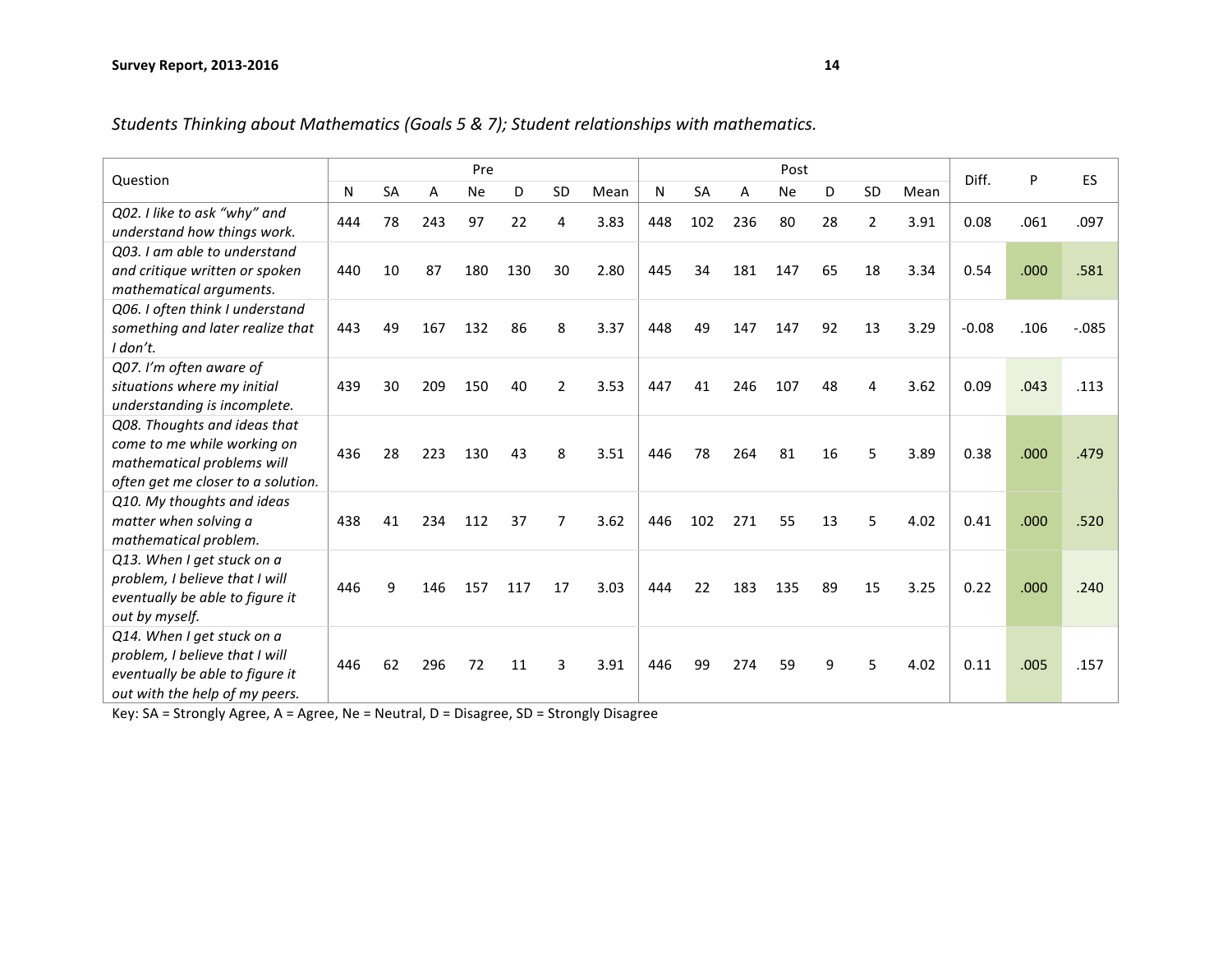|                                                                                                                     |     |           |     | Pre       |     |                |      |     |           |     | Post      |     |                |      | Diff.   | P    | ES      |
|---------------------------------------------------------------------------------------------------------------------|-----|-----------|-----|-----------|-----|----------------|------|-----|-----------|-----|-----------|-----|----------------|------|---------|------|---------|
| Question                                                                                                            | N   | <b>SA</b> | A   | <b>Ne</b> | D   | <b>SD</b>      | Mean | N   | <b>SA</b> | А   | <b>Ne</b> | D   | <b>SD</b>      | Mean |         |      |         |
| Q15. I don't think mathematics<br>can be beautiful.                                                                 | 436 | 41        | 118 | 151       | 87  | 30             | 3.12 | 442 | 14        | 54  | 129       | 156 | 85             | 2.44 | $-0.68$ | .000 | $-650$  |
| Q16. Making mathematical<br>mistakes is okay because it is a<br>natural part of making sense of<br>mathematics.     | 443 | 78        | 293 | 53        | 16  | $\overline{2}$ | 3.97 | 445 | 134       | 270 | 31        | 8   | $\overline{2}$ | 4.19 | 0.21    | .000 | .317    |
| Q17. I can't clearly explain my<br>mathematical thinking.                                                           | 441 | 35        | 159 | 149       | 88  | 6              | 3.29 | 445 | 39        | 125 | 122       | 146 | 11             | 3.08 | $-0.22$ | .000 | $-.221$ |
| Q18. In order to make sense of<br>mathematics, I need to<br>understand the precise meaning<br>of terms.             | 443 | 72        | 232 | 115       | 22  | 1              | 3.80 | 443 | 57        | 199 | 135       | 50  | $\overline{2}$ | 3.58 | $-0.22$ | .000 | $-264$  |
| Q19. If I hear a valid argument<br>that is not in line with my<br>reasoning, I am willing to<br>change my thinking. | 445 | 42        | 290 | 95        | 16  | 1              | 3.80 | 446 | 73        | 275 | 82        | 11  | $\overline{4}$ | 3.91 | 0.10    | .006 | .151    |
| Q21. I learn mathematics best<br>when I explain ideas to other<br>students.                                         | 440 | 13        | 113 | 169       | 118 | 21             | 2.95 | 442 | 46        | 158 | 150       | 75  | 13             | 3.35 | 0.40    | .000 | .426    |
| Q22. I learn mathematics best<br>when I work on problems in<br>small groups.                                        | 443 | 84        | 200 | 97        | 50  | 10             | 3.67 | 445 | 128       | 218 | 68        | 23  | $\overline{7}$ | 4.00 | 0.33    | .000 | .355    |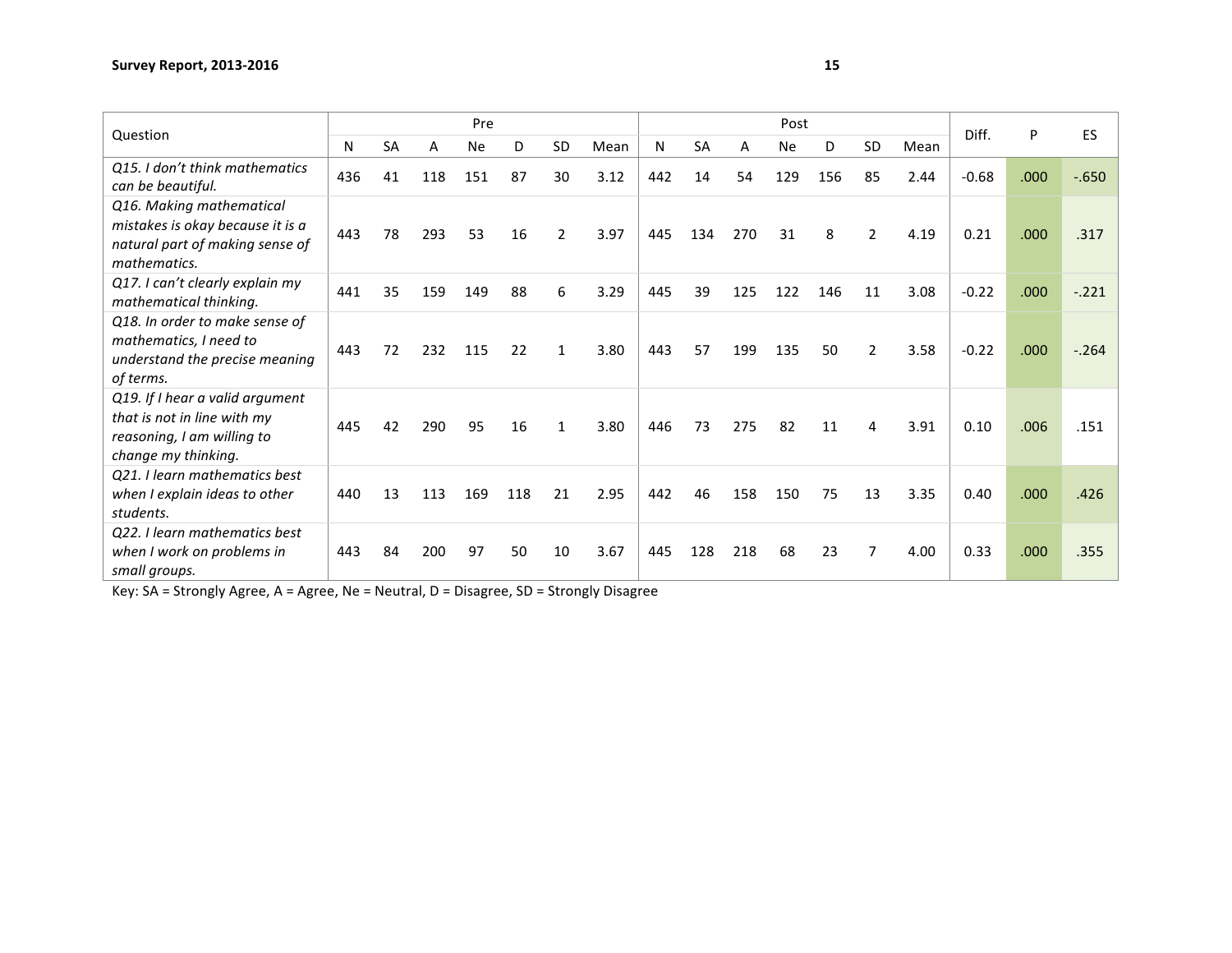|                                                                    |     |     |     | Pre       |     |           |      |     |           |     | Post      |     |    |      | Diff.   | P    | ES       |
|--------------------------------------------------------------------|-----|-----|-----|-----------|-----|-----------|------|-----|-----------|-----|-----------|-----|----|------|---------|------|----------|
| Question                                                           | N   | SΑ  | A   | <b>Ne</b> | D   | <b>SD</b> | Mean | N   | <b>SA</b> | А   | <b>Ne</b> | D   | SD | Mean |         |      |          |
| Q01. I don't think doing<br>mathematics is interesting.            | 444 | 48  | 101 | 161       | 108 | 26        | 3.08 | 447 | 21        | 59  | 123       | 167 | 77 | 2.51 | $-0.57$ | .000 | $-0.538$ |
| Q04. Mathematics doesn't make<br>sense to me.                      | 443 | 34  | 84  | 120       | 168 | 37        | 2.80 | 446 | 21        | 57  | 141       | 178 | 49 | 2.60 | $-0.20$ | .000 | $-188$   |
| Q09. I believe that I can't learn<br>to make sense of mathematics. | 442 | 14  | 83  | 74        | 205 | 65        | 2.49 | 448 | 15        | 74  | 64        | 198 | 97 | 2.35 | $-0.14$ | .027 | $-.131$  |
| Q11. I have a positive attitude<br>about mathematics.              | 443 | 26  | 123 | 177       | 86  | 31        | 3.06 | 448 | 46        | 177 | 152       | 52  | 20 | 3.40 | 0.34    | .000 | .347     |
| Q20. I feel anxious about<br>mathematics.                          | 443 | 106 | 127 | 121       | 69  | 18        | 3.53 | 445 | 64        | 124 | 122       | 113 | 21 | 3.22 | $-0.31$ | .000 | $-.272$  |

Student Feelings about Mathematics (Goals 8 & 9); Student relationships to mathematics

Key:  $SA =$  Strongly Agree,  $A =$  Agree,  $Ne =$  Neutral,  $D =$  Disagree,  $SD =$  Strongly Disagree

### *How much did you enjoy…*

| Question                                              |     |           |                          | Pre       |                              |           |      |     |           |                              | Post |                          |           |      | Diff. | P    | ES   |
|-------------------------------------------------------|-----|-----------|--------------------------|-----------|------------------------------|-----------|------|-----|-----------|------------------------------|------|--------------------------|-----------|------|-------|------|------|
|                                                       | N   | <b>SE</b> | $\overline{\phantom{a}}$ | <b>Ne</b> | $\qquad \qquad \blacksquare$ | <b>NE</b> | Mean | N   | <b>SE</b> | $\qquad \qquad \blacksquare$ | Ne   | $\overline{\phantom{0}}$ | <b>NE</b> | Mean |       |      |      |
| Q23. Working on a challenging<br>mathematical problem | 446 | 13        | 80                       | 101       | 94                           | 158       | 2.31 | 446 | 25        | 127                          | 132  | 84                       | 78        | 2.86 | 0.55  | .000 | .460 |
| Q24. Discovering a new<br>mathematical idea           | 443 | 25        | 90                       | 141       | 69                           | 117       | 2.63 | 444 | 70        | 146                          | 129  | 55                       | 44        | 3.34 | 0.71  | .000 | .591 |
| Q25. Using rigorous reasoning in<br>a math problem    | 439 | 13        | 58                       | 125       | -97                          | 143       | 2.32 | 444 | 33        | 118                          | 147  | 68                       | 77        | 2.91 | 0.60  | .000 | .511 |

Key: SE = Strong Enjoyment, Ne = Neutral, NE = No Enjoyment; response labels were not included for intermediate responses

### Student prediction / reporting of enjoyment

| Question                                            |     |     |     | Pre |    |            |      |     |     |     | Post |           |            |      | Diff. |      | FC   |
|-----------------------------------------------------|-----|-----|-----|-----|----|------------|------|-----|-----|-----|------|-----------|------------|------|-------|------|------|
|                                                     | N   | VM. |     | Ne  | ΝM | <b>NAA</b> | Mean | N   | VM  |     | Ne   | <b>NM</b> | <b>NAA</b> | Mean |       |      |      |
| Q77. Do you think you think you                     |     |     |     |     |    |            |      |     |     |     |      |           |            |      |       |      |      |
| will enjoy this class?/Did you<br>enjoy this class? | 234 | 30  | 121 | 61  | 21 |            | 3.68 | 442 | 177 | 167 | 60   | 20        | 18         | 3.98 | 0.30  | .000 | .304 |

Key: VM = Very Much, S = Somewhat, Ne = Neutral, NM = Not Much, NAA = Not At All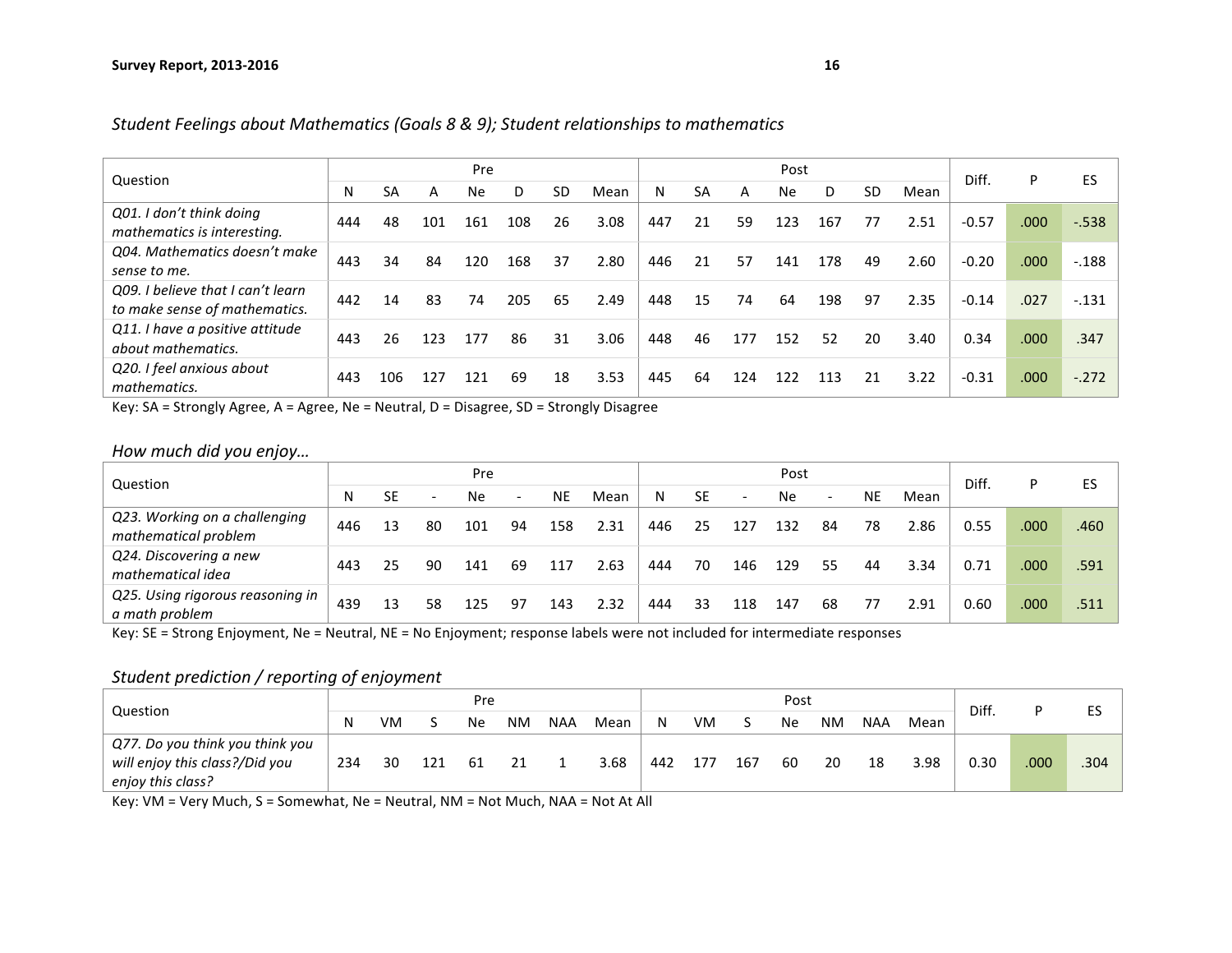|                                                                    |     |     |         | Post |     |    |      |
|--------------------------------------------------------------------|-----|-----|---------|------|-----|----|------|
| Question                                                           |     | -SA | A       | Ne.  | D   | SD | Mean |
| Q75. I think I will remember this<br>class 10 years down the road. | 441 |     | 141 205 | 65   | -20 | 10 | 4.01 |

|                                 |     |                        | Post                 |                  |      |
|---------------------------------|-----|------------------------|----------------------|------------------|------|
| Question                        | N   | Not at all<br>hesitant | Somewhat<br>hesitant | Verv<br>hesitant | Mean |
| Q76. Having taken this class,   |     |                        |                      |                  |      |
| how hesitant would you be to    | 442 | 43                     | 192                  | 207              | 1.63 |
| sign up for another math class? |     |                        |                      |                  |      |

*Interest in Bringing Mathematics into Their Lives (Goal 11); Student relationship to mathematics* 

| Question                        |     |    |     | Pre |     |    |      |     |    |     | Post |     |    |      | Diff.   | P    | ES      |
|---------------------------------|-----|----|-----|-----|-----|----|------|-----|----|-----|------|-----|----|------|---------|------|---------|
|                                 | N   | SA | А   | Ne  |     | SD | Mean | N   | SA |     | Ne   |     | SD | Mean |         |      |         |
| Q05. Thinking in a mathematical |     |    |     |     |     |    |      |     |    |     |      |     |    |      |         |      |         |
| way will be helpful to me in my | 439 | 33 | 191 | 150 | 47  | 16 | 3.40 | 443 | 62 | 209 | 126  | 36  | 10 | 3.63 | 0.23    | .000 | .256    |
| life.                           |     |    |     |     |     |    |      |     |    |     |      |     |    |      |         |      |         |
| Q12. Outside of its everyday    |     |    |     |     |     |    |      |     |    |     |      |     |    |      |         |      |         |
| uses, nothing I learn about     | 443 |    | 88  | 106 | 187 | 40 | 2.69 | 442 | 10 | 60  | 95   | 201 | 75 | 2.39 | $-0.31$ | .000 | $-.302$ |
| mathematics will impact my      |     |    |     |     |     |    |      |     |    |     |      |     |    |      |         |      |         |
| daily life.                     |     |    |     |     |     |    |      |     |    |     |      |     |    |      |         |      |         |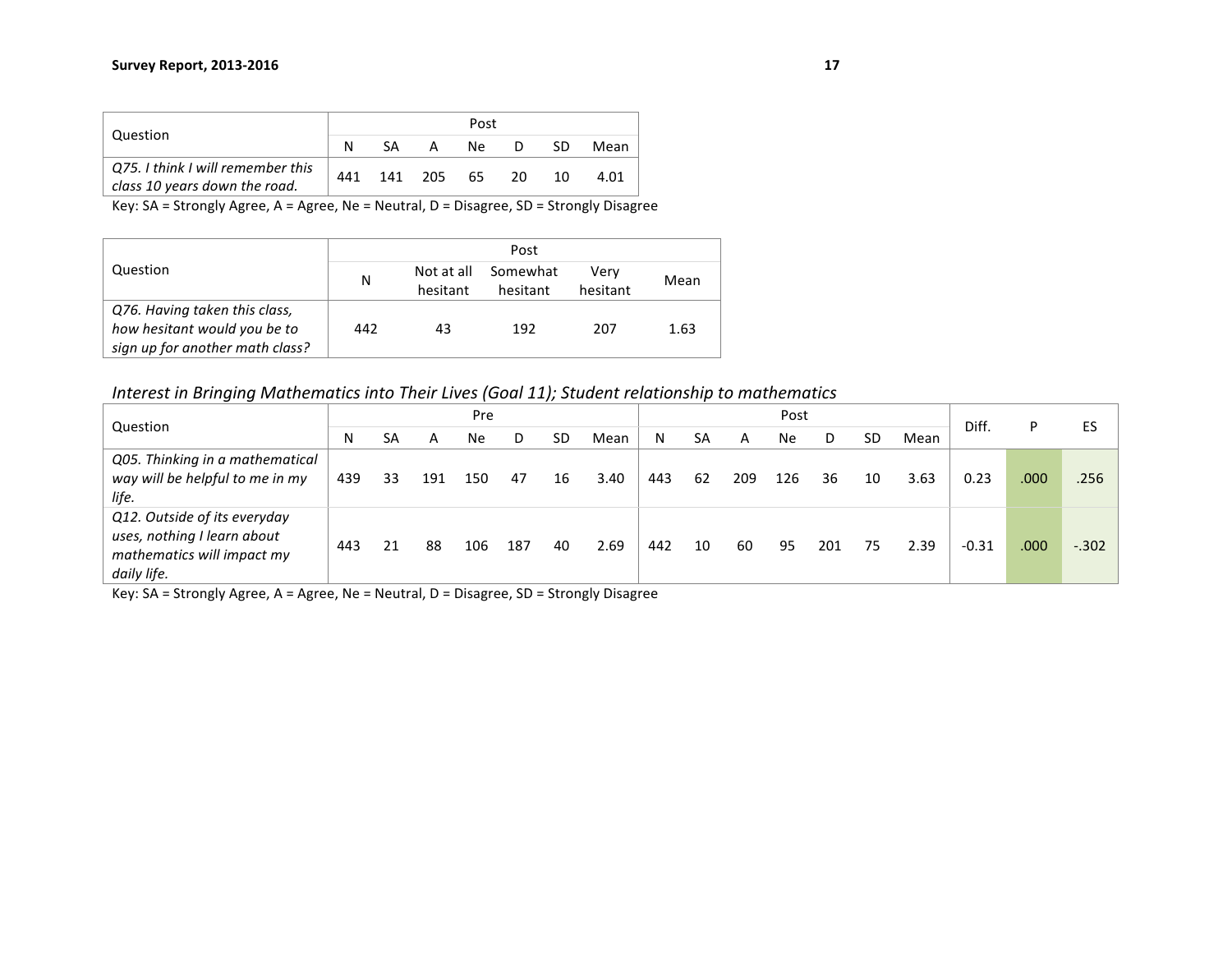## *Changes associated with participation*

## How have you changed in the following areas due to your participation in this course?

|                                                                                                                    |     |                    |                       | Post                          |                              |                       |                    |                     |
|--------------------------------------------------------------------------------------------------------------------|-----|--------------------|-----------------------|-------------------------------|------------------------------|-----------------------|--------------------|---------------------|
| Question                                                                                                           | N   | Increased a<br>lot | Increased a<br>little | No change<br>(stayed<br>high) | No change<br>(stayed<br>low) | Decreased<br>a little | Decreased<br>a lot | Percent<br>Increase |
| Q64. My ability to think and reason more<br>effectively                                                            | 440 | 162                | 221                   | 40                            | 14                           | $\overline{2}$        | $\mathbf{1}$       | 87%                 |
| Q65. My ability to express myself clearly<br>when talking                                                          | 439 | 93                 | 231                   | 78                            | 35                           | $\mathbf{1}$          | $\mathbf{1}$       | 74%                 |
| Q66. My ability to express myself in<br>writing                                                                    | 440 | 113                | 194                   | 92                            | 39                           | $\mathbf{1}$          | $\mathbf{1}$       | 70%                 |
| Q67. My ability to read and understand<br>mathematical problems                                                    | 440 | 120                | 228                   | 49                            | 36                           | 5                     | $\overline{2}$     | 79%                 |
| O68. Likelihood that I will read<br>mathematics papers or books                                                    | 441 | 29                 | 103                   | 77                            | 196                          | 19                    | 17                 | 30%                 |
| Q69. Likelihood that I will talk about<br>mathematics with others outside of a<br>math class                       | 441 | 54                 | 137                   | 64                            | 161                          | 10                    | 15                 | 43%                 |
| Q70. Likelihood that I will go to a talk or<br>watch a video about mathematics not<br>associated with a math class | 441 | 45                 | 122                   | 73                            | 177                          | 8                     | 16                 | 38%                 |
| Q71. My curiosity about the world<br>around me has                                                                 | 439 | 138                | 177                   | 97                            | 23                           | $\mathbf{1}$          | 3                  | 72%                 |
| Q72. My awareness of how I approach<br>and solve problems has                                                      | 441 | 147                | 207                   | 56                            | 26                           | 3                     | $\overline{2}$     | 80%                 |
| Q73. My sense of empowerment as a<br>learner has                                                                   | 441 | 119                | 191                   | 86                            | 34                           | $\overline{7}$        | 4                  | 70%                 |
| Q74. My confidence in my ability to take<br>responsibility for my own learning has                                 | 441 | 140                | 176                   | 91                            | 21                           | 9                     | 4                  | 72%                 |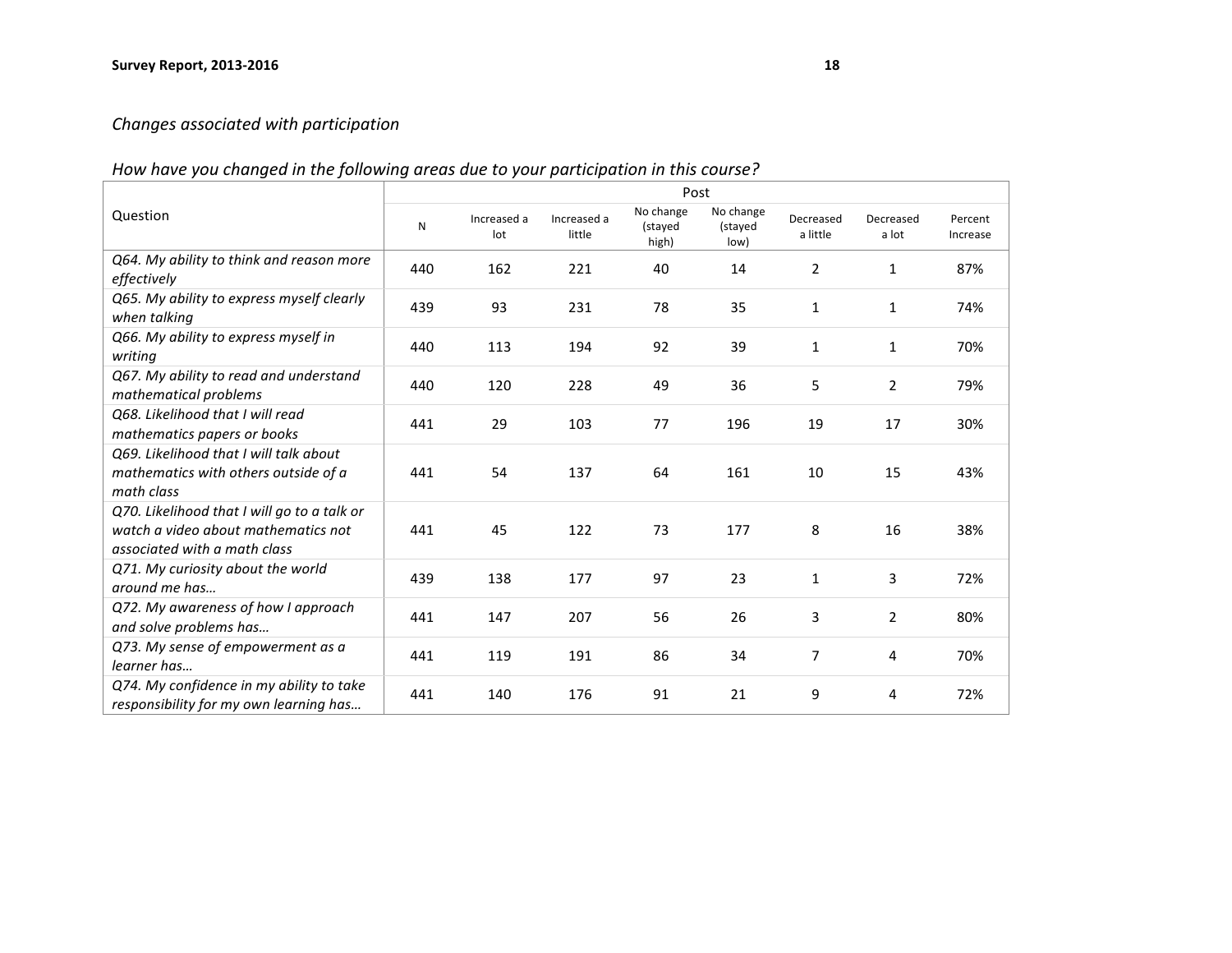#### **COMPLETE UNMATCHED DATA**

The information shown in these tables encompasses all of the surveys that we have received throughout the life of the project, including those class taught by Xiao and Schumacher as well class co-taught by two of the professors from Westfield. All comparisons are based on independent-samples t-tests.

The information shown in these tables encompasses the surveys that we have received throughout the life of the project from individuals from whom we have both pre and post surveys as taught by the professors from Westfield in Fall 2015 and Spring 2016. Data from Xiao and Schumacher are not included. All comparisons are based on paired-samples t-tests.

On these tables, p-values from the t-tests and effect sizes are color coded. That color coding is done as follows:

|              | p < .001  | .001 < p < .01   | .01 < p < .05 |         | .01 < p < .05  | .001 < p < .01 | p < .001       |
|--------------|-----------|------------------|---------------|---------|----------------|----------------|----------------|
| P values     | Undesired | <b>Undesired</b> | Undesired     | p > .05 | <b>Desired</b> | <b>Desired</b> | <b>Desired</b> |
|              | direction | direction        | direction     |         | direction      | direction      | direction      |
|              | ES > .8   | .8 > ES > .4     | .4 > ES > .2  |         | ES > .8        | .8 > ES > .4   | .4 > ES > .2   |
| Effect sizes | Undesired | <b>Undesired</b> | Undesired     | ES < .2 | <b>Desired</b> | <b>Desired</b> | <b>Desired</b> |
|              | direction | direction        | direction     |         | direction      | direction      | direction      |

The common items across the various tables are as follows:

N is the number of respondents Mean is the mean of these responses  $Diff = Post mean - Pre mean$ P is the value from the t-test  $FS = effect size$ 

The scale for the individual responses is shown for each table where it is not already provided in the column headers.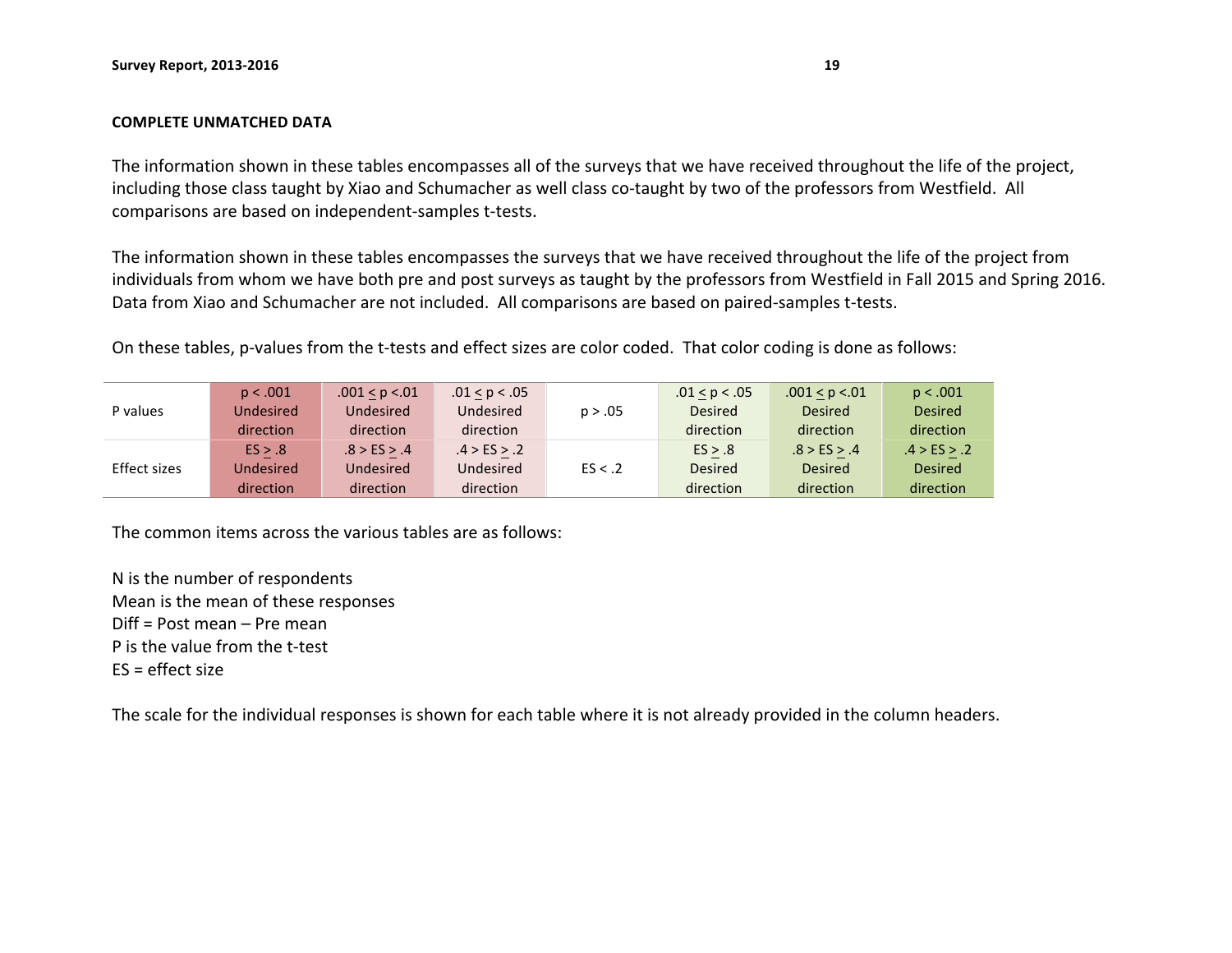## *Demographics*

| Student demographics - Pre       | <b>Total</b>   |
|----------------------------------|----------------|
| Female                           | 397            |
| Male                             | 382            |
| Other                            | $\overline{2}$ |
| African American or Black        | 57             |
| Asian                            | 16             |
| Hispanic, Latino, or Chicano     | 67             |
| Native American or Alaska Native | 7              |
| White                            | 677            |
| Other                            | 7              |
| Freshman/First Year              | 314            |
| Sophomore/Second Year            | 277            |
| Junior/Third Year                | 118            |
| Senior                           | 73             |
|                                  |                |
| Student demographics - Post      | Total          |
| Female                           | 339            |
| Male                             | 288            |
| Other                            | $\mathfrak{p}$ |
| African American or Black        | 38             |
| Asian                            | 13             |
| Hispanic, Latino, or Chicano     | 48             |
| Native American or Alaska Native | 9              |
| White                            | 549            |
| Other                            | 6              |
| Freshman/First Year              | 262            |
| Sophomore/Second Year            | 227            |
| Junior/Third Year                | 83             |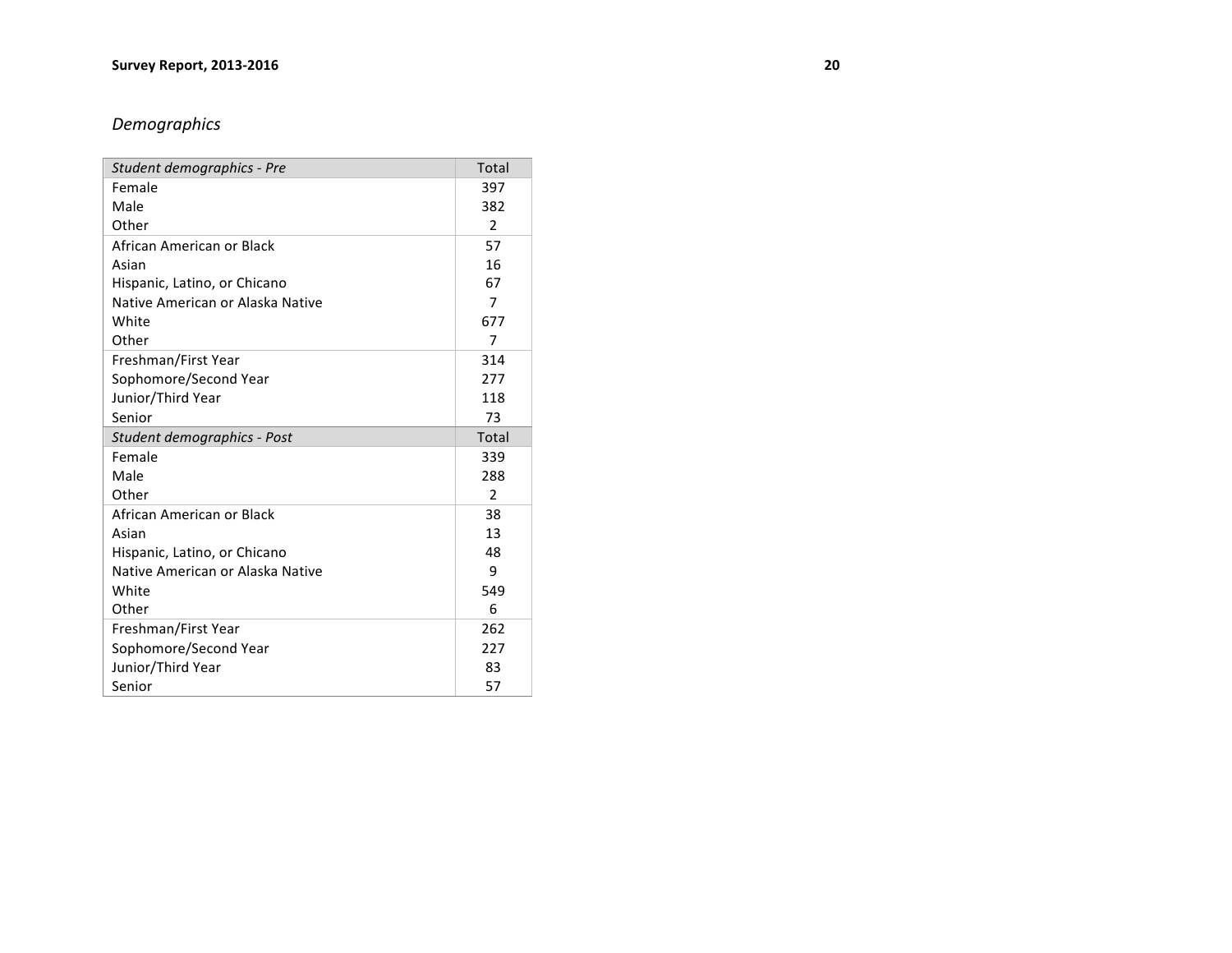| Question                          |     |           |     | Pre       |     |           |      |     |           |     | Post      |     |                |      | Diff.   | P    | ES       |
|-----------------------------------|-----|-----------|-----|-----------|-----|-----------|------|-----|-----------|-----|-----------|-----|----------------|------|---------|------|----------|
|                                   | N   | <b>SA</b> | A   | <b>Ne</b> | D   | <b>SD</b> | Mean | N   | <b>SA</b> | А   | <b>Ne</b> | D   | SD             | Mean |         |      |          |
| Q50. Mathematics is something     |     |           |     |           |     |           |      |     |           |     |           |     |                |      |         |      |          |
| that only really smart people can | 782 | 15        | 92  | 175       | 407 | 93        | 2.70 | 632 | 10        | 55  | 119       | 324 | 124            | 2.21 | $-0.19$ | .000 | $-.209$  |
| do                                |     |           |     |           |     |           |      |     |           |     |           |     |                |      |         |      |          |
| Q51. Mathematics requires         |     |           |     |           |     |           |      |     |           |     |           |     |                |      |         |      |          |
| creativity                        | 778 | 31        | 348 | 249       | 129 | 21        | 3.31 | 631 | 95        | 378 | 110       | 39  | 9              | 3.81 | 0.50    | .000 | .584     |
| Q52. Doing mathematics for its    |     |           |     |           |     |           |      |     |           |     |           |     |                |      |         |      |          |
| own sake is as valuable as        | 768 | 44        | 310 | 311       | 78  | 25        | 3.35 | 628 | 101       | 331 | 150       | 37  | 9              | 3.76 | 0.41    | .000 | .481     |
| composing music, creating art,    |     |           |     |           |     |           |      |     |           |     |           |     |                |      |         |      |          |
| or other intellectual endeavors.  |     |           |     |           |     |           |      |     |           |     |           |     |                |      |         |      |          |
| Q53. Computers can do all the     |     |           |     |           |     |           |      |     |           |     |           |     |                |      |         |      |          |
| mathematics that is really        | 776 | 22        | 88  | 182       | 388 | 96        | 2.52 | 632 | 16        | 51  | 111       | 297 | 157            | 2.16 | $-0.36$ | .000 | $-0.376$ |
| needed, so mathematics is not     |     |           |     |           |     |           |      |     |           |     |           |     |                |      |         |      |          |
| that important anymore.           |     |           |     |           |     |           |      |     |           |     |           |     |                |      |         |      |          |
| Q54. A major reason why           |     |           |     |           |     |           |      |     |           |     |           |     |                |      |         |      |          |
| mathematicians engage in          | 716 | 70        | 365 | 226       | 50  | 5         | 3.62 | 618 | 176       | 337 | 87        | 16  | $\overline{2}$ | 4.08 | 0.46    | .000 | .602     |
| mathematicians is because they    |     |           |     |           |     |           |      |     |           |     |           |     |                |      |         |      |          |
| find it beautiful.                |     |           |     |           |     |           |      |     |           |     |           |     |                |      |         |      |          |
| Q55. Mathematics requires         | 775 | 101       | 491 | 145       | 34  | 4         | 3.84 | 628 | 186       | 375 | 53        | 12  | $\overline{2}$ | 4.16 | 0.32    | .000 | .457     |
| curiosity.                        |     |           |     |           |     |           |      |     |           |     |           |     |                |      |         |      |          |
| Q56. There are debates within     | 762 | 143       | 505 | 88        | 20  | 6         | 4.00 | 628 | 248       | 332 | 43        | 5   |                | 4.31 | 0.31    | .000 | .465     |
| mathematics                       |     |           |     |           |     |           |      |     |           |     |           |     |                |      |         |      |          |
| Q57. Mathematics is more than     |     |           |     |           |     |           |      |     |           |     |           |     |                |      |         |      |          |
| the arithmetical skills needed in | 779 | 127       | 478 | 137       | 32  | 5         | 3.89 | 632 | 203       | 344 | 70        | 13  | $\overline{2}$ | 4.16 | 0.27    | .000 | .369     |
| everyday life                     |     |           |     |           |     |           |      |     |           |     |           |     |                |      |         |      |          |

*Understanding the Field of Mathematics (Goals 1-4); Student agreement with statements about the field of mathematics.*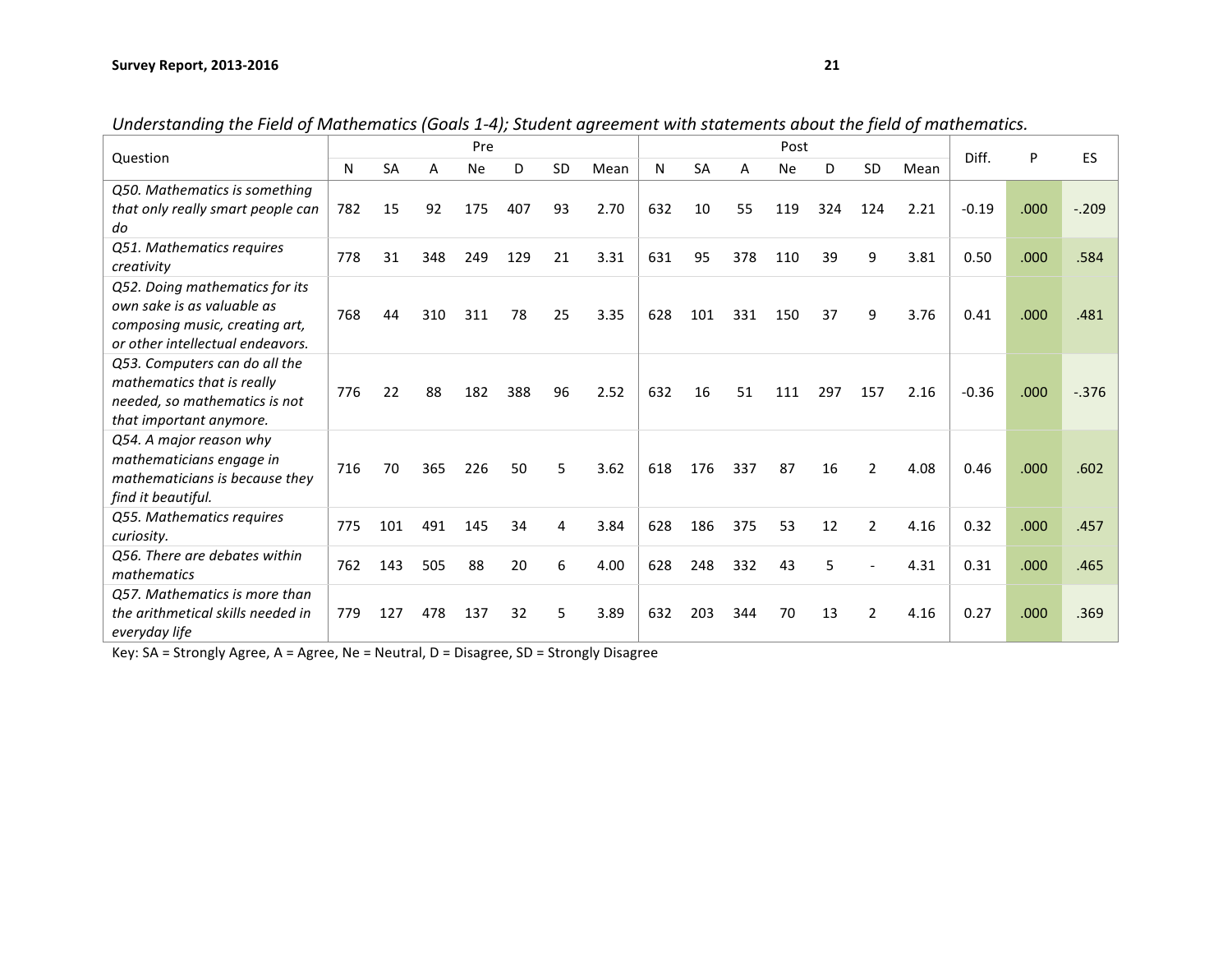| Question                                                                                                                 |     |           |     | Pre |     |           |      |     |           |     | Post      |     |                          |      | Diff.   | P                 | ES      |
|--------------------------------------------------------------------------------------------------------------------------|-----|-----------|-----|-----|-----|-----------|------|-----|-----------|-----|-----------|-----|--------------------------|------|---------|-------------------|---------|
|                                                                                                                          | N   | <b>SA</b> | A   | Ne. | D   | <b>SD</b> | Mean | N   | <b>SA</b> | A   | <b>Ne</b> | D   | <b>SD</b>                | Mean |         |                   |         |
| Q58. Mathematics is mostly a<br>tool for the sciences.                                                                   | 780 | 42        | 262 | 266 | 197 | 13        | 3.16 | 626 | 28        | 143 | 197       | 223 | 35                       | 2.85 | $-0.31$ | .000              | $-327$  |
| Q59. Mathematics are excited<br>and passionate about their<br>work.                                                      | 757 | 172       | 445 | 129 | 7   | 4         | 4.02 | 621 | 262       | 298 | 53        | 8   | $\overline{\phantom{a}}$ | 4.31 | 0.29    | .000 <sub>1</sub> | .422    |
| Q60. There is still a lot of<br>mathematics for me to discover.                                                          | 777 | 210       | 407 | 131 | 20  | 9         | 4.02 | 628 | 244       | 292 | 71        | 15  | 6                        | 4.20 | 0.18    | .000 <sub>1</sub> | .224    |
| Q61. Someday, all of<br>mathematics will be figured out.                                                                 | 725 | 16        | 64  | 183 | 332 | 130       | 2.32 | 598 | 14        | 46  | 106       | 242 | 190                      | 2.08 | $-0.24$ | .000 <sub>1</sub> | $-.247$ |
| Q62. Mathematics has had and<br>still has an impact on shaping<br>history, culture, logic,<br>philosophy, and knowledge. | 774 | 162       | 450 | 141 | 16  | 5         | 3.97 | 628 | 199       | 332 | 84        |     | 6                        | 4.13 | 0.16    | .000              | .217    |
| Q63. There are still unsolved<br>problems in mathematics.                                                                | 762 | 281       | 399 | 75  | 4   | 3         | 4.25 | 631 | 309       | 287 | 31        | 3   | $\mathbf{1}$             | 4.43 | 0.18    | .000              | .275    |

|                                                                                            |     |                |                       |               | Pre        |            |                     |      |     |                |                       |               | Post       |               |                     |      |      |      |      |
|--------------------------------------------------------------------------------------------|-----|----------------|-----------------------|---------------|------------|------------|---------------------|------|-----|----------------|-----------------------|---------------|------------|---------------|---------------------|------|------|------|------|
| Question                                                                                   | N   | Almost<br>none | Less<br>than<br>1,000 | $1K -$<br>10K | 10K-<br>1M | 1M-<br>10M | More<br>than<br>10M | Mean | N   | Almost<br>none | Less<br>than<br>1,000 | $1K -$<br>10K | 10K-<br>1M | $1M -$<br>10M | More<br>than<br>10M | Mean | Diff | D    | ES   |
| Q28. Student responses<br>about the number of<br>mathematicians there<br>are in the world. | 795 |                | 38                    | 158           | 269        | 202        | 121                 | 4.24 | 634 |                | 33                    | 99            | 205        | 157           | 139                 | 4.42 | 0.18 | .003 | .158 |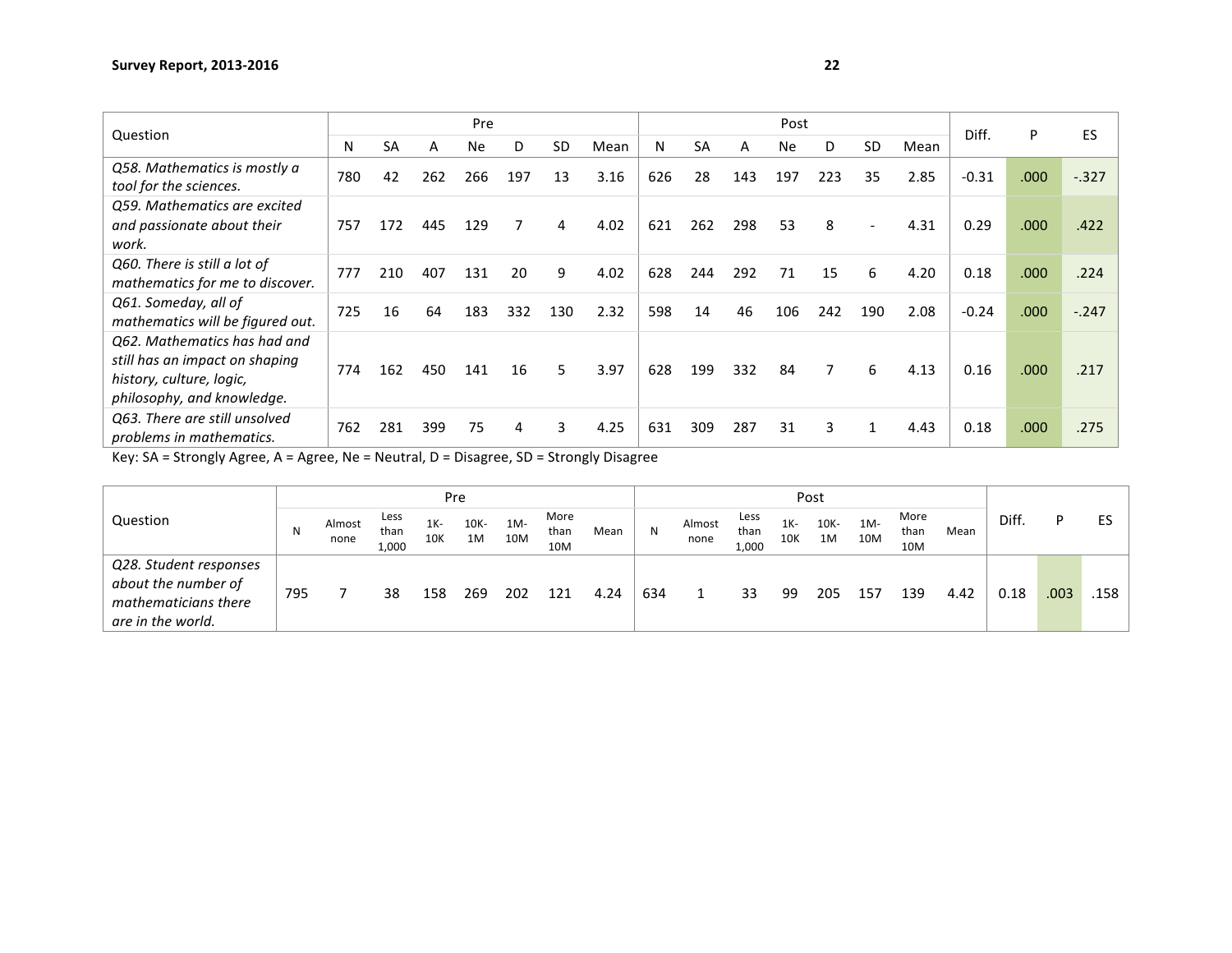| Question                                                                                                                                                               |     |     | Pre |      |     |     | Post |      | Diff. | P    | ES    |
|------------------------------------------------------------------------------------------------------------------------------------------------------------------------|-----|-----|-----|------|-----|-----|------|------|-------|------|-------|
|                                                                                                                                                                        | N   | Yes | No  | Mean | N   | Yes | No   | Mean |       |      |       |
| Q26. Can you name one mathematician, who is still alive<br>and describe what you think he/she does?                                                                    | 793 | 71  | 722 | 0.09 | 632 | 322 | 310  | 0.51 | 0.42  | .000 | 1.062 |
| Q27. Can you name or describe a famous unsolved or<br>recently solved problem in mathematics?                                                                          | 787 | 40  | 747 | 0.05 | 628 | 295 | 333  | 0.47 | 0.42  | .000 | 1.133 |
| Q29. Can you name or describe a historically important,<br>generally accepted belief or theory that was changed<br>through mathematical thinking?                      | 789 | 140 | 649 | 0.18 | 553 | 172 | 381  | 0.31 | 0.13  | .000 | .312  |
| Q30. Can you name or describe a surprising mathematical<br>aspect of or idea in, your personal environment that you<br>have noticed outside of your mathematics class? | 790 | 86  | 704 | 0.11 | 629 | 222 | 407  | 0.35 | 0.24  | .000 | .609  |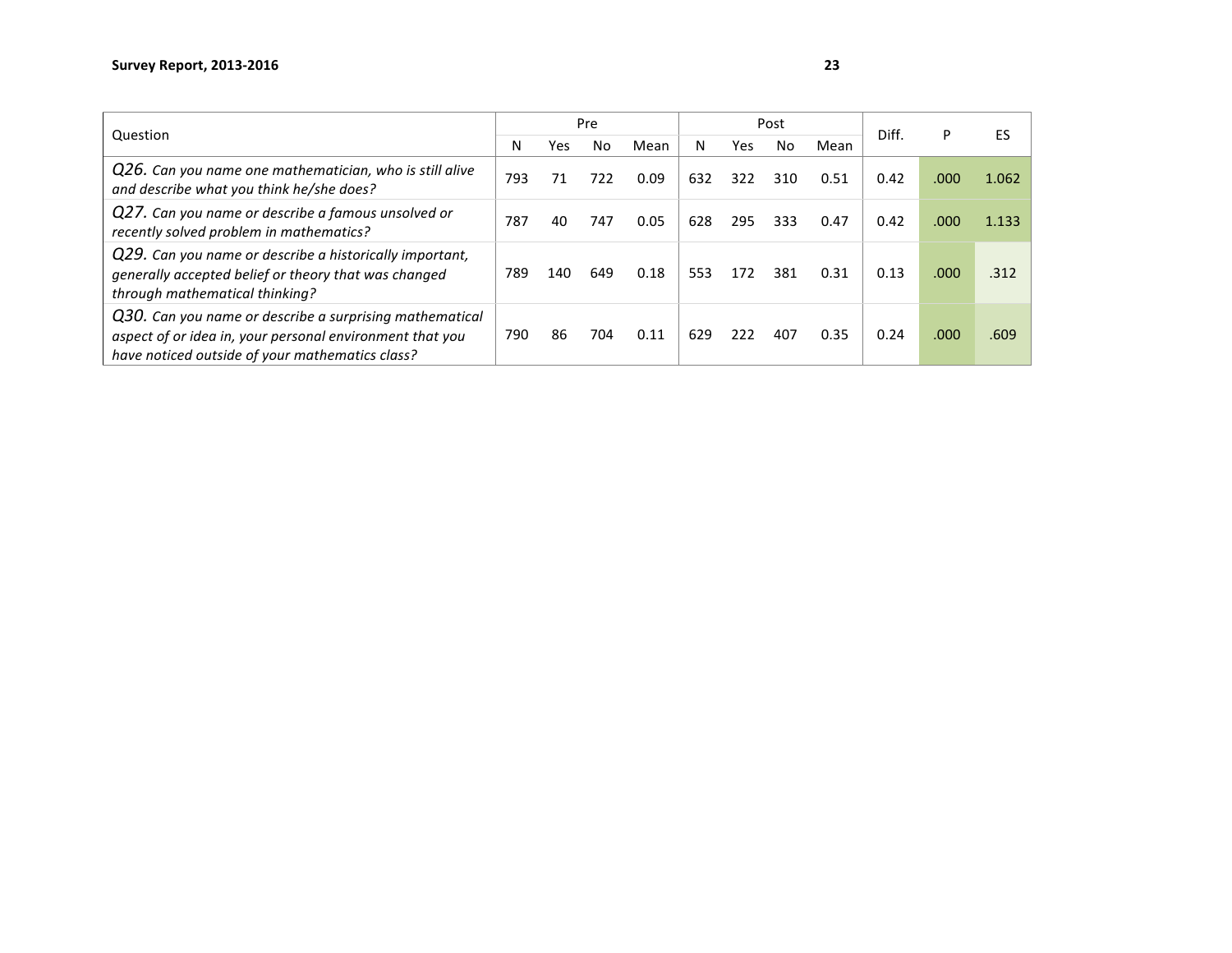*Where Students See Mathematics Playing a Significant Role* 

| Question                     |     |     | Pre |      |     |     | Post      |      | Diff. | P    | <b>ES</b> |
|------------------------------|-----|-----|-----|------|-----|-----|-----------|------|-------|------|-----------|
|                              | N   | Yes | No  | Mean | Ν   | Yes | <b>No</b> | Mean |       |      |           |
| Q31. Visual arts             | 785 | 219 | 566 | 0.28 | 632 | 384 | 248       | 0.61 | 0.33  | .000 | .706      |
| Q32. Theater                 | 785 | 111 | 674 | 0.14 | 632 | 250 | 382       | 0.40 | 0.26  | .000 | .623      |
| Q33. Music                   | 785 | 310 | 475 | 0.39 | 632 | 458 | 174       | 0.72 | 0.33  | .000 | .701      |
| Q34. Philosophy              | 785 | 179 | 606 | 0.23 | 632 | 288 | 344       | 0.46 | 0.23  | .000 | .504      |
| Q35. Reasoning/logic         | 785 | 556 | 229 | 0.71 | 632 | 528 | 104       | 0.84 | 0.13  | .000 | .310      |
| Q36. History                 | 785 | 182 | 603 | 0.23 | 632 | 286 | 346       | 0.45 | 0.22  | .000 | .481      |
| Q37. Games/puzzles           | 785 | 639 | 146 | 0.81 | 632 | 583 | 49        | 0.92 | 0.11  | .000 | .323      |
| Q38. Language                | 785 | 80  | 705 | 0.10 | 632 | 179 | 453       | 0.28 | 0.18  | .000 | .478      |
| Q39. Technology              | 785 | 697 | 88  | 0.89 | 632 | 588 | 44        | 0.93 | 0.04  | .005 | .138      |
| Q40. Science                 | 785 | 729 | 56  | 0.93 | 632 | 614 | 18        | 0.97 | 0.04  | .000 | .177      |
| Q41. Engineering             | 785 | 728 | 57  | 0.93 | 632 | 612 | 20        | 0.97 | 0.04  | .000 | .269      |
| Q42. Arithmetic              | 785 | 648 | 137 | 0.83 | 632 | 583 | 49        | 0.92 | 0.09  | .000 | .269      |
| Q43. Architecture            | 785 | 674 | 111 | 0.86 | 632 | 594 | 38        | 0.94 | 0.08  | .000 | .263      |
| Q44. Literature              | 785 | 40  | 745 | 0.05 | 632 | 153 | 479       | 0.24 | 0.19  | .000 | .576      |
| Q45. Formal decision making  | 785 | 330 | 455 | 0.42 | 632 | 388 | 244       | 0.61 | 0.19  | .000 | .387      |
| Q46. Understanding of nature | 785 | 202 | 583 | 0.26 | 632 | 312 | 320       | 0.49 | 0.23  | .000 | .493      |
| Q47. Economics               | 785 | 682 | 103 | 0.87 | 632 | 585 | 47        | 0.93 | 0.06  | .000 | .196      |
| Q48. Dance                   | 785 | 196 | 589 | 0.25 | 632 | 335 | 297       | 0.53 | 0.28  | .000 | .604      |
| Q49. Criminal justice        | 785 | 333 | 452 | 0.42 | 632 | 381 | 251       | 0.60 | 0.18  | .000 | .365      |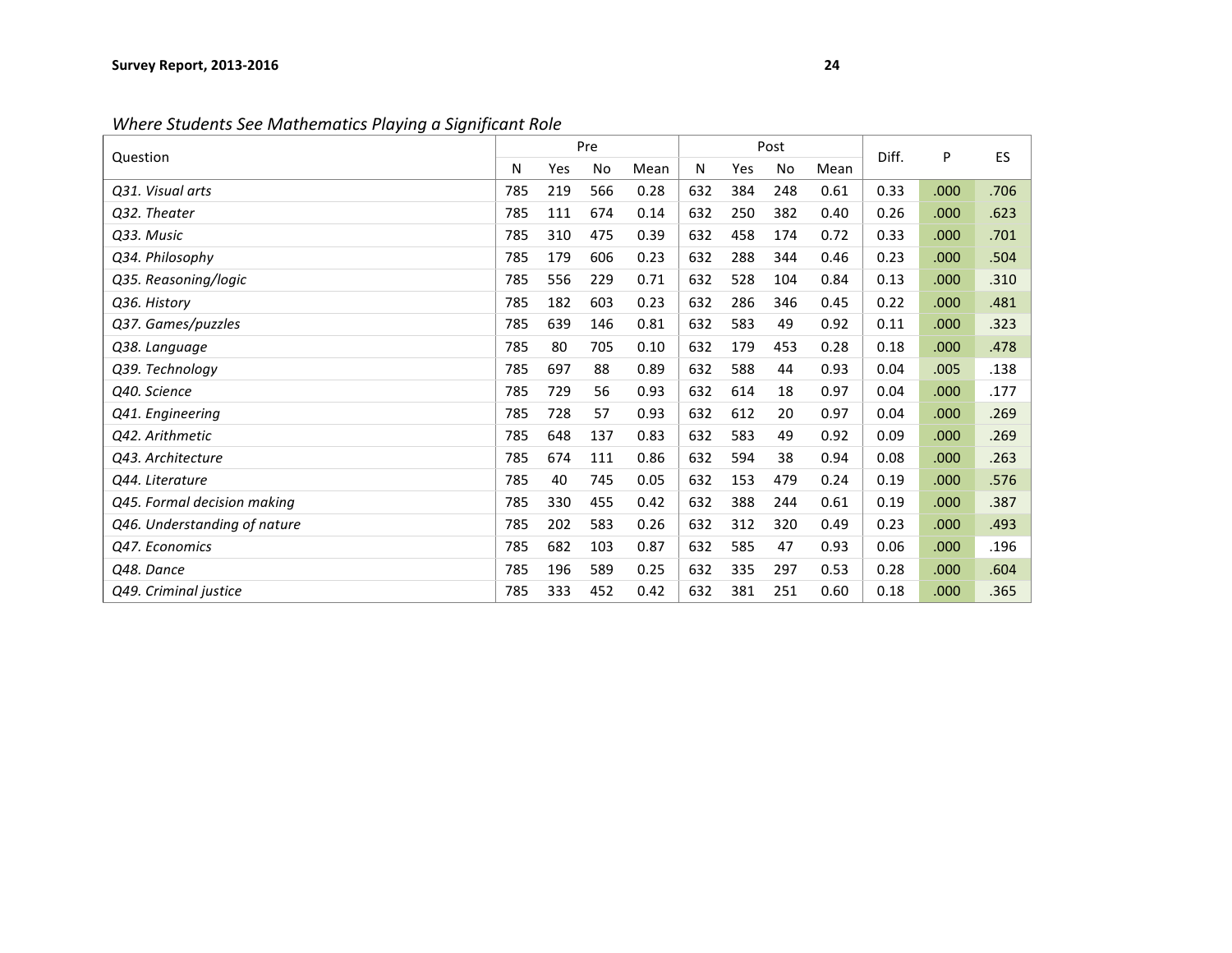| Students Thinking about Mathematics (Goals 5 & 7); Student relationships with mathematics. |  |  |
|--------------------------------------------------------------------------------------------|--|--|
|                                                                                            |  |  |

| Question                           |     |           |     | Pre       |     |           |      |     |           |     | Post      |     |    |      | Diff.   | P    | ES      |
|------------------------------------|-----|-----------|-----|-----------|-----|-----------|------|-----|-----------|-----|-----------|-----|----|------|---------|------|---------|
|                                    | N   | <b>SA</b> | A   | <b>Ne</b> | D   | <b>SD</b> | Mean | N   | <b>SA</b> | A   | <b>Ne</b> | D   | SD | Mean |         |      |         |
| Q02. I like to ask "why" and       | 804 | 162       | 417 | 174       | 41  | 10        | 3.85 | 642 | 147       | 335 | 111       | 41  | 8  | 3.89 | 0.04    | .318 | .047    |
| understand how things work.        |     |           |     |           |     |           |      |     |           |     |           |     |    |      |         |      |         |
| Q03. I am able to understand       |     |           |     |           |     |           |      |     |           |     |           |     |    |      |         |      |         |
| and critique written or spoken     | 786 | 17        | 160 | 325       | 221 | 63        | 2.81 | 638 | 45        | 254 | 214       | 101 | 24 | 3.31 | 0.50    | .000 | .535    |
| mathematical arguments.            |     |           |     |           |     |           |      |     |           |     |           |     |    |      |         |      |         |
| Q06. I often think I understand    |     |           |     |           |     |           |      |     |           |     |           |     |    |      |         |      |         |
| something and later realize that   | 798 | 79        | 307 | 247       | 148 | 17        | 3.35 | 641 | 73        | 222 | 209       | 122 | 15 | 3.34 | $-0.01$ | .732 | $-.010$ |
| I don't.                           |     |           |     |           |     |           |      |     |           |     |           |     |    |      |         |      |         |
| Q07. I'm often aware of            |     |           |     |           |     |           |      |     |           |     |           |     |    |      |         |      |         |
| situations where my initial        | 777 | 51        | 382 | 275       | 64  | 5         | 3.53 | 637 | 62        | 344 | 164       | 63  | 4  | 3.62 | 0.09    | .023 | .114    |
| understanding is incomplete.       |     |           |     |           |     |           |      |     |           |     |           |     |    |      |         |      |         |
| Q08. Thoughts and ideas that       |     |           |     |           |     |           |      |     |           |     |           |     |    |      |         |      |         |
| come to me while working on        | 781 | 48        | 381 | 254       | 84  | 14        | 3.47 | 635 | 104       | 365 | 129       | 29  | 8  | 3.83 | 0.36    | .000 | .440    |
| mathematical problems will         |     |           |     |           |     |           |      |     |           |     |           |     |    |      |         |      |         |
| often get me closer to a solution. |     |           |     |           |     |           |      |     |           |     |           |     |    |      |         |      |         |
| Q10. My thoughts and ideas         |     |           |     |           |     |           |      |     |           |     |           |     |    |      |         |      |         |
| matter when solving a              | 783 | 74        | 411 | 219       | 66  | 13        | 3.60 | 637 | 135       | 381 | 95        | 19  | 7  | 3.97 | 0.37    | .000 | .461    |
| mathematical problem.              |     |           |     |           |     |           |      |     |           |     |           |     |    |      |         |      |         |
| Q13. When I get stuck on a         |     |           |     |           |     |           |      |     |           |     |           |     |    |      |         |      |         |
| problem, I believe that I will     | 798 | 24        | 260 | 275       | 207 | 32        | 3.05 | 635 | 31        | 247 | 199       | 134 | 24 | 3.20 | 0.15    | .002 | .161    |
| eventually be able to figure it    |     |           |     |           |     |           |      |     |           |     |           |     |    |      |         |      |         |
| out by myself.                     |     |           |     |           |     |           |      |     |           |     |           |     |    |      |         |      |         |
| Q14. When I get stuck on a         |     |           |     |           |     |           |      |     |           |     |           |     |    |      |         |      |         |
| problem, I believe that I will     | 795 | 96        | 534 | 135       | 22  | 8         | 3.87 | 637 | 130       | 388 | 98        | 16  | 5  | 3.98 | 0.11    | .003 | .156    |
| eventually be able to figure it    |     |           |     |           |     |           |      |     |           |     |           |     |    |      |         |      |         |
| out with the help of my peers.     |     |           |     |           |     |           |      |     |           |     |           |     |    |      |         |      |         |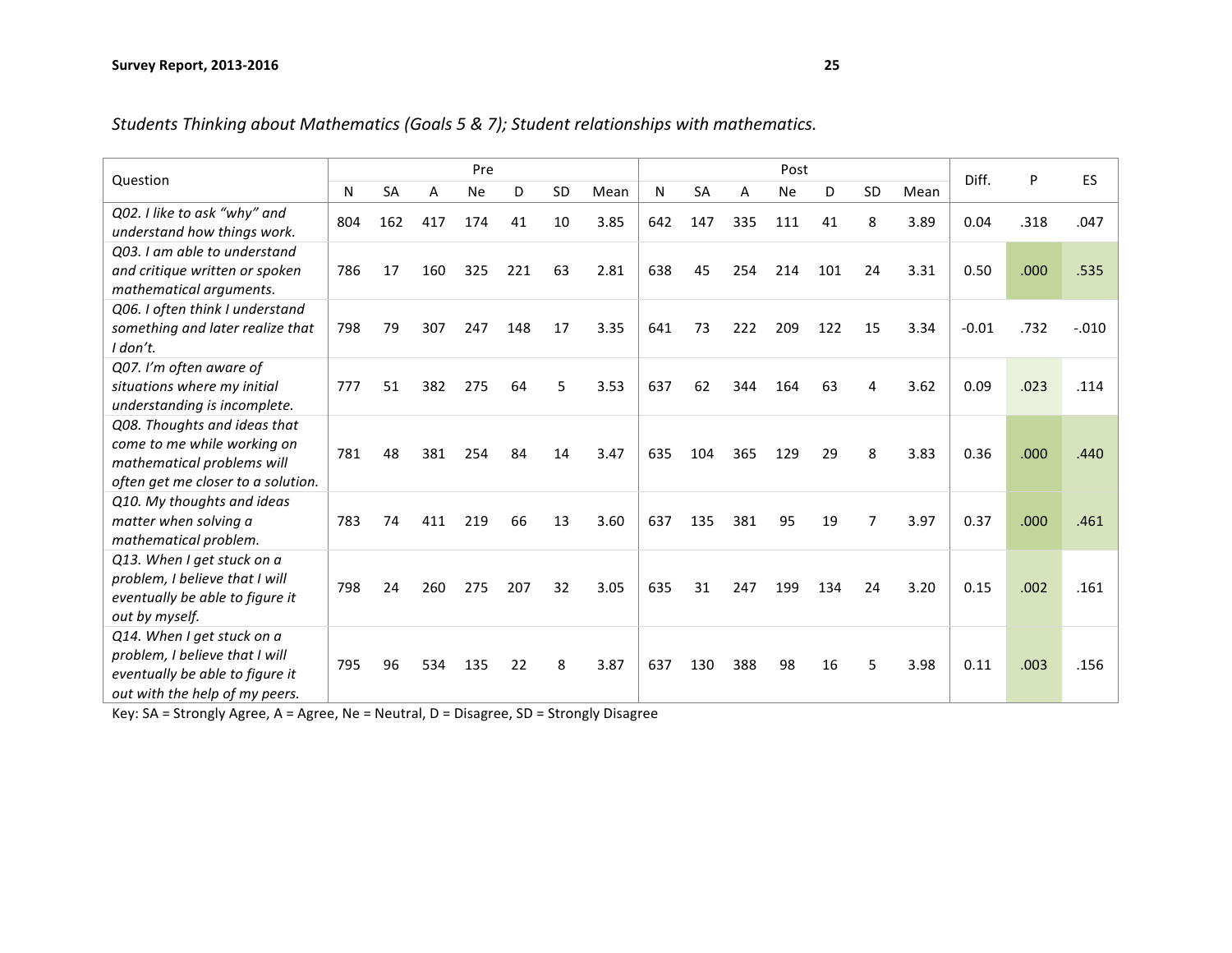| Question                                                                                                            |     |           |     | Pre |     |                |      |     |           |     | Post      |     |           |      | Diff.   | P    | ES       |
|---------------------------------------------------------------------------------------------------------------------|-----|-----------|-----|-----|-----|----------------|------|-----|-----------|-----|-----------|-----|-----------|------|---------|------|----------|
|                                                                                                                     | N   | <b>SA</b> | Α   | Ne  | D   | <b>SD</b>      | Mean | N   | <b>SA</b> | А   | <b>Ne</b> | D   | <b>SD</b> | Mean |         |      |          |
| Q15. I don't think mathematics<br>can be beautiful.                                                                 | 767 | 82        | 208 | 282 | 150 | 45             | 3.17 | 625 | 28        | 85  | 192       | 213 | 107       | 2.54 | $-0.63$ | .000 | $-0.596$ |
| Q16. Making mathematical<br>mistakes is okay because it is a<br>natural part of making sense of<br>mathematics.     | 788 | 137       | 508 | 113 | 26  | 4              | 3.95 | 634 | 180       | 378 | 57        | 16  | 3         | 4.13 | 0.18    | .000 | .255     |
| Q17. I can't clearly explain my<br>mathematical thinking.                                                           | 786 | 70        | 283 | 273 | 150 | 10             | 3.32 | 633 | 55        | 185 | 176       | 197 | 20        | 3.09 | $-0.23$ | .000 | $-.236$  |
| Q18. In order to make sense of<br>mathematics, I need to<br>understand the precise meaning<br>of terms.             | 787 | 111       | 419 | 209 | 46  | $\overline{2}$ | 3.75 | 634 | 85        | 286 | 185       | 73  | 5         | 3.59 | $-0.16$ | .000 | $-.194$  |
| Q19. If I hear a valid argument<br>that is not in line with my<br>reasoning, I am willing to<br>change my thinking. | 791 | 78        | 506 | 178 | 27  | $\mathfrak{p}$ | 3.80 | 636 | 106       | 385 | 122       | 19  | 4         | 3.90 | 0.10    | .008 | .145     |
| Q21. I learn mathematics best<br>when I explain ideas to other<br>students.                                         | 775 | 21        | 190 | 303 | 217 | 44             | 2.91 | 629 | 59        | 228 | 207       | 115 | 20        | 3.30 | 0.39    | .000 | .411     |
| Q22. I learn mathematics best<br>when I work on problems in<br>small groups.                                        | 785 | 143       | 349 | 192 | 80  | 21             | 3.65 | 634 | 181       | 305 | 109       | 30  | 9         | 3.98 | 0.33    | .000 | .353     |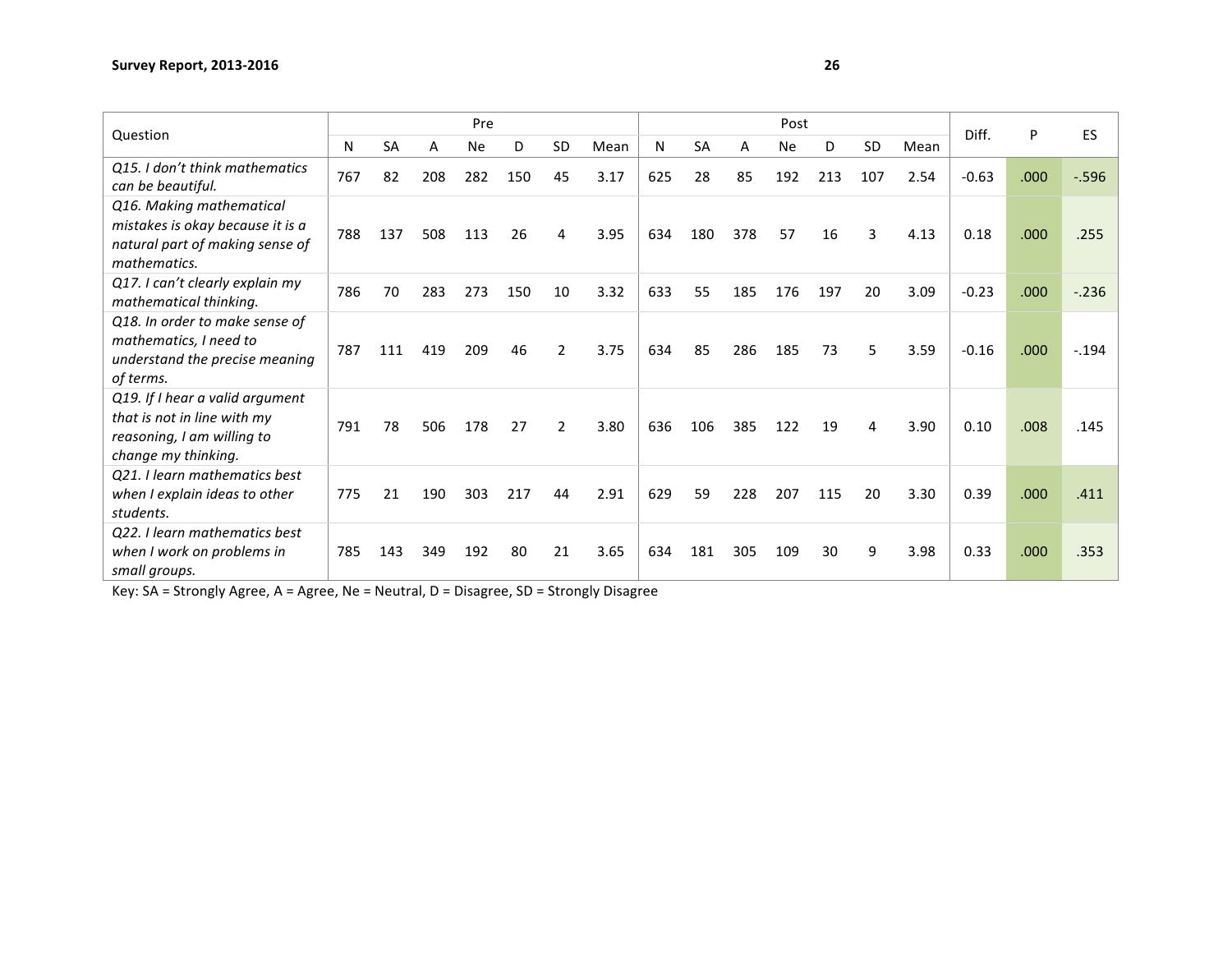|                                                                    |     |     |     | Pre       |     |     |      |     |           |     | Post      |     |           |      | Diff.   | P    | ES      |
|--------------------------------------------------------------------|-----|-----|-----|-----------|-----|-----|------|-----|-----------|-----|-----------|-----|-----------|------|---------|------|---------|
| Question                                                           | N   | SA  | A   | <b>Ne</b> | D   | SD  | Mean | N   | <b>SA</b> | A   | <b>Ne</b> | D   | <b>SD</b> | Mean |         |      |         |
| Q01. I don't think doing<br>mathematics is interesting.            | 804 | 93  | 176 | 294       | 190 | 51  | 3.09 | 641 | 34        | 99  | 174       | 233 | 101       | 2.58 | $-0.51$ | .000 | $-.470$ |
| Q04. Mathematics doesn't make<br>sense to me.                      | 802 | 78  | 149 | 209       | 294 | 72  | 2.83 | 639 | 26        | 94  | 203       | 251 | 65        | 2.63 | $-0.20$ | .000 | $-187$  |
| Q09. I believe that I can't learn<br>to make sense of mathematics. | 799 | 29  | 138 | 154       | 351 | 127 | 2.49 | 638 | 23        | 104 | 108       | 275 | 128       | 2.40 | $-0.09$ | .135 | $-.084$ |
| Q11. I have a positive attitude<br>about mathematics.              | 799 | 49  | 231 | 299       | 149 | 71  | 3.05 | 640 | 59        | 235 | 231       | 79  | 36        | 3.32 | 0.27    | .000 | .265    |
| Q20. I feel anxious about<br>mathematics.                          | 790 | 175 | 231 | 219       | 136 | 29  | 3.49 | 632 | 88        | 182 | 179       | 154 | 29        | 3.23 | $-0.26$ | .000 | $-.233$ |

Student Feelings about Mathematics (Goals 8 & 9); Student relationships to mathematics

Key:  $SA =$  Strongly Agree,  $A =$  Agree,  $Ne =$  Neutral,  $D =$  Disagree,  $SD =$  Strongly Disagree

*How much did you enjoy…*

| Question                                              |     |    |                          | Pre |                   |           |      |     |           |     | Post      |                          |     |      | Diff. | P    | ES   |
|-------------------------------------------------------|-----|----|--------------------------|-----|-------------------|-----------|------|-----|-----------|-----|-----------|--------------------------|-----|------|-------|------|------|
|                                                       | N   | SE | $\overline{\phantom{a}}$ | Ne. | $\qquad \qquad -$ | <b>NE</b> | Mean | N.  | <b>SE</b> |     | <b>Ne</b> | $\overline{\phantom{0}}$ | NE  | Mean |       |      |      |
| Q23. Working on a challenging<br>mathematical problem | 798 | 20 | 134                      | 197 | 165               | 282       | 2.30 | 639 | 31        | 172 | 193       | 114                      | 129 | 2.78 | 0.48  | .000 | .405 |
| Q24. Discovering a new<br>mathematical idea           | 790 | 44 | 153                      | 262 | 129               | 202       | 2.63 | 636 | 89        | 200 | 186       | 86                       | 75  | 3.22 | 0.59  | .000 | .489 |
| Q25. Using rigorous reasoning in<br>a math problem    | 784 | 18 | 95                       | 240 | 175               | 256       | 2.29 | 633 | 47        | 154 | 203       | 100                      | 129 | 2.83 | 0.54  | .000 | .465 |

Key: SE = Strong Enjoyment, Ne = Neutral, NE = No Enjoyment; response labels were not included for intermediate responses

### Student prediction / reporting of enjoyment

|                                                     |     |    |     | Pre |           |            |      |     |     |     | Post |    |            |      | Diff. |      | ES   |
|-----------------------------------------------------|-----|----|-----|-----|-----------|------------|------|-----|-----|-----|------|----|------------|------|-------|------|------|
| Question                                            |     | VM |     | Ne  | <b>NM</b> | <b>NAA</b> | Mean | N   | VM  |     | Ne   | ΝM | <b>NAA</b> | Mean |       |      |      |
| Q77. Do you think you think you                     |     |    |     |     |           |            |      |     |     |     |      |    |            |      |       |      |      |
| will enjoy this class?/Did you<br>enjoy this class? | 470 | 66 | 229 | 124 | 44        |            | 3.64 | 631 | 234 | 229 | 101  | 37 | 30         | 3.95 | 0.31  | .000 | .307 |

Key: VM = Very Much, S = Somewhat, Ne = Neutral, NM = Not Much, NAA = Not At All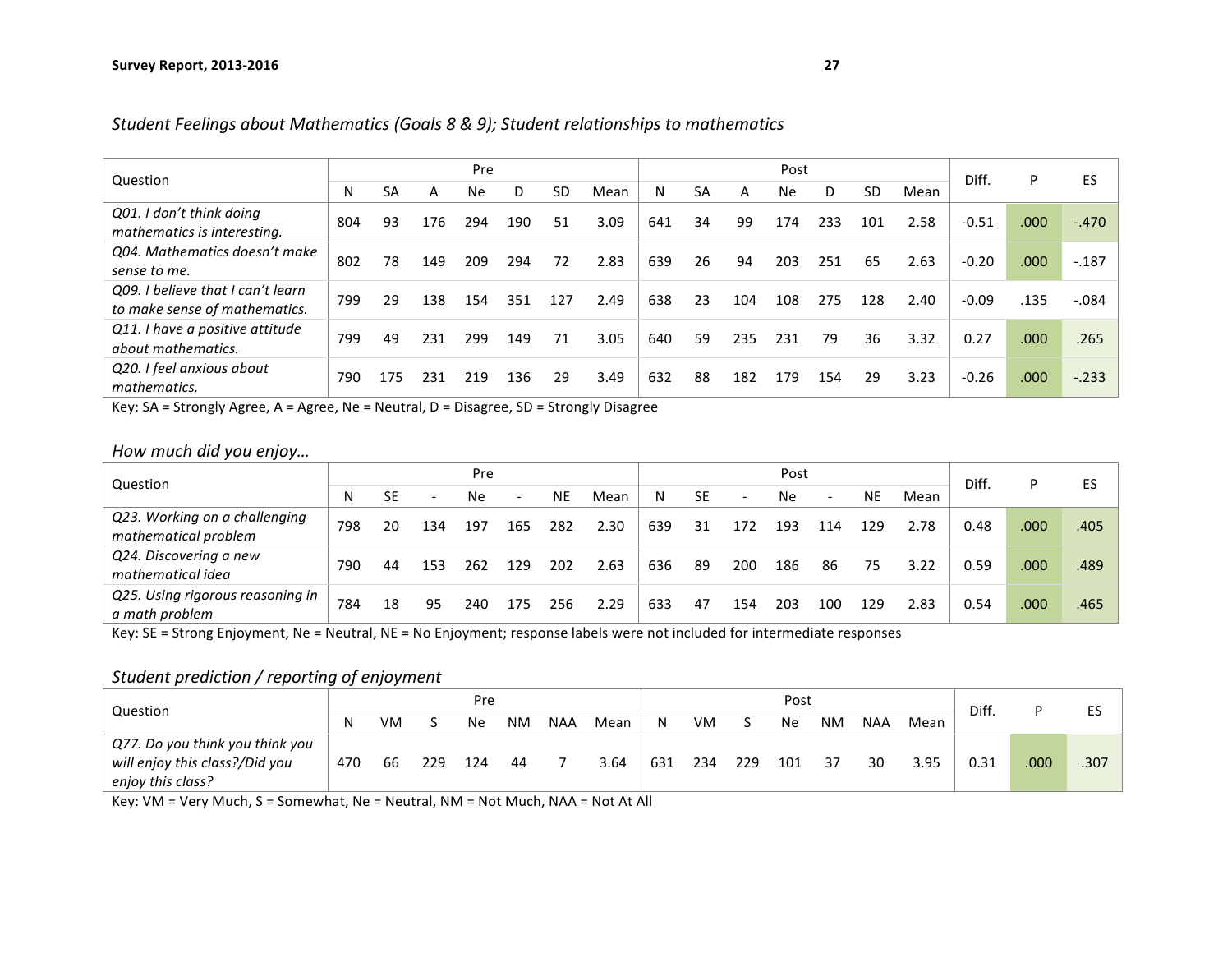|                                                                    |      |    |          | Post        |    |    |      |
|--------------------------------------------------------------------|------|----|----------|-------------|----|----|------|
| Question                                                           |      | SА | <b>A</b> | Ne.         | D  | SD | Mean |
| Q75. I think I will remember this<br>class 10 years down the road. | 630. |    |          | 192 273 105 | 40 | 20 | 3.92 |

|                                 |     |                        | Post                 |                  |      |
|---------------------------------|-----|------------------------|----------------------|------------------|------|
| Question                        | N   | Not at all<br>hesitant | Somewhat<br>hesitant | Verv<br>hesitant | Mean |
| Q76. Having taken this class,   |     |                        |                      |                  |      |
| how hesitant would you be to    | 630 | 277                    | 285                  | 68               | 1.67 |
| sign up for another math class? |     |                        |                      |                  |      |

*Interest in Bringing Mathematics into Their Lives (Goal 11); Student relationship to mathematics* 

| Question                        |     |    |     | Pre |     |    |      |     |    |     | Post |     |           |      | Diff.   |      | ES     |
|---------------------------------|-----|----|-----|-----|-----|----|------|-----|----|-----|------|-----|-----------|------|---------|------|--------|
|                                 | N   | SA | А   | Ne  | D   | SD | Mean | N   | SA | А   | Ne   |     | <b>SD</b> | Mean |         |      |        |
| Q05. Thinking in a mathematical |     |    |     |     |     |    |      |     |    |     |      |     |           |      |         |      |        |
| way will be helpful to me in my | 790 | 61 | 327 | 275 | 100 | 27 | 3.37 | 632 | 80 | 294 | 180  | 60  | 18        | 3.57 | 0.20    | .000 | .216   |
| life.                           |     |    |     |     |     |    |      |     |    |     |      |     |           |      |         |      |        |
| Q12. Outside of its everyday    |     |    |     |     |     |    |      |     |    |     |      |     |           |      |         |      |        |
| uses, nothing I learn about     | 787 | 34 | 168 | 197 | 328 | 60 | 2.73 | 631 | 19 | 87  | 146  | 278 | 101       | 2.44 | $-0.29$ | .000 | $-286$ |
| mathematics will impact my      |     |    |     |     |     |    |      |     |    |     |      |     |           |      |         |      |        |
| daily life.                     |     |    |     |     |     |    |      |     |    |     |      |     |           |      |         |      |        |